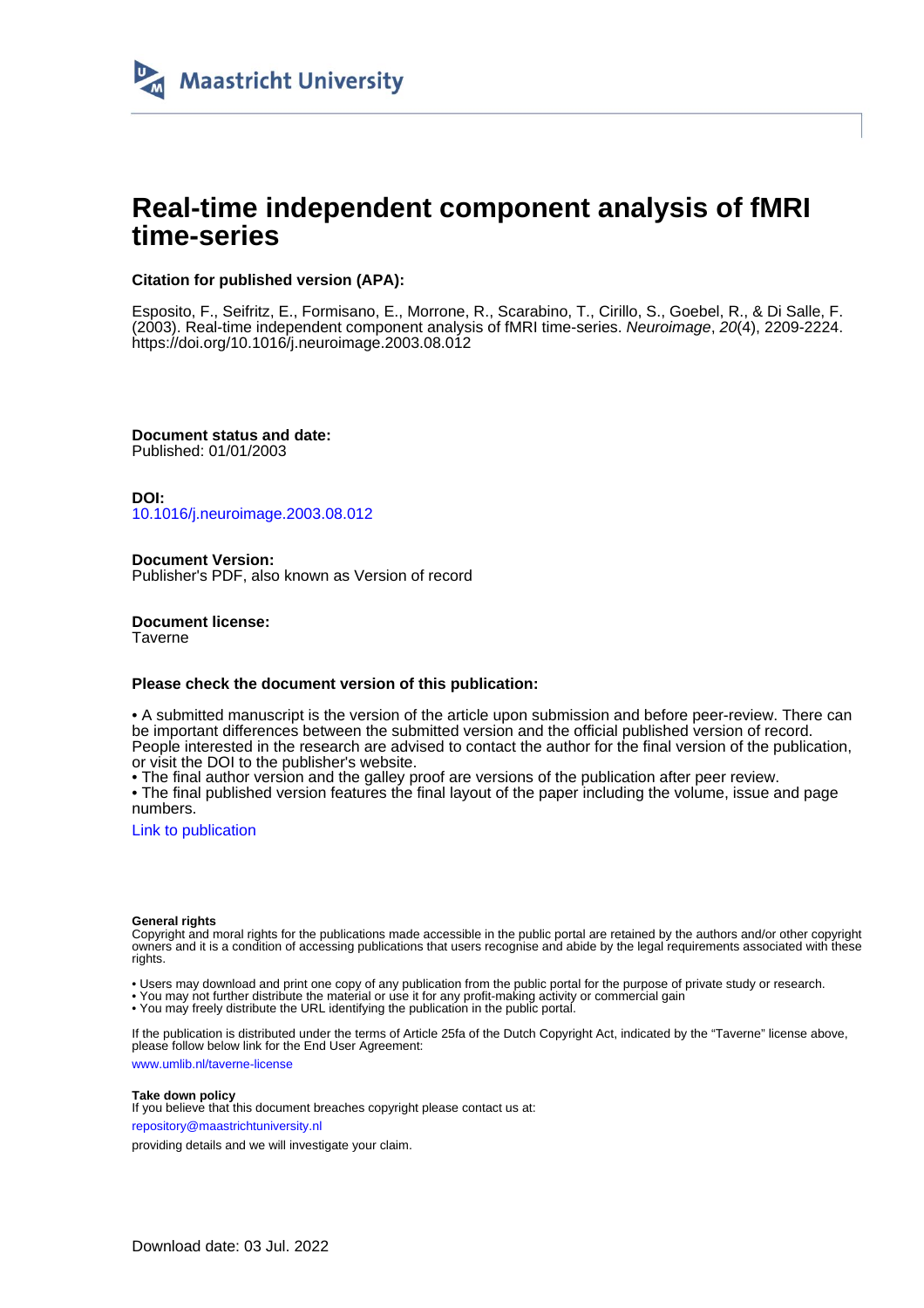

Available online at www.sciencedirect.com SCIENCE  $\omega$  direct<sup>+</sup>

NeuroImage 20 (2003) 2209–2224 www.elsevier.com/locate/ynimg

NeuroImage

# Real-time independent component analysis of fMRI time-series

Fabrizio Esposito,<sup>a,e,g,\*</sup> Erich Seifritz,<sup>b</sup> Elia Formisano,<sup>c</sup> Renato Morrone,<sup>d</sup> Tommaso Scarabino,<sup>e</sup> Gioacchino Tedeschi,<sup>a,e</sup> Sossio Cirillo,<sup>f</sup> Rainer Goebel,<sup>c</sup> and Francesco Di Salle<sup>e,g</sup>

<sup>a</sup> *Second Division of Neurology, Second University of Naples, 80138 Naples, Italy*

<sup>b</sup> *Department of Psychiatry, University of Basel, 4025 Basel, Switzerland*

<sup>c</sup> *Department of Cognitive Neuroscience, Maastricht University, 6200 MD Maastricht, The Netherlands*

<sup>d</sup> *"Morrone" Diagnostic Center, 81100 Caserta, Italy*

<sup>e</sup> *Department of Neuroradiology, Scientific Institute "Casa Sollievo della Sofferenza", 71013 S. Giovanni Rotondo, Italy* <sup>f</sup> *Department of Neuroradiology, Second University of Naples, 80138 Naples, Italy*

<sup>g</sup> *Department of Neurological Sciences, University of Naples "Federico II", 80131 Naples, Italy*

Received 4 March 2003; revised 9 August 2003; accepted 14 August 2003

#### **Abstract**

Real-time functional magnetic resonance imaging (fMRI) enables one to monitor a subject's brain activity during an ongoing session. The availability of online information about brain activity is essential for developing and refining interactive fMRI paradigms in research and clinical trials and for neurofeedback applications. Data analysis for real-time fMRI has traditionally been based on hypothesis-driven processing methods. Off-line data analysis, conversely, may be usefully complemented by data-driven approaches, such as independent component analysis (ICA), which can identify brain activity without *a priori* temporal assumptions on brain activity. However, ICA is commonly considered a time-consuming procedure and thus unsuitable to process the high flux of fMRI data while they are acquired. Here, by specific choices regarding the implementation, we exported the ICA framework and implemented it into real-time fMRI data analysis. We show that, reducing the ICA input to a few points within a time-series in a sliding-window approach, computational times become compatible with real-time settings. Our technique produced accurate dynamic readouts of brain activity as well as a precise spatiotemporal history of quasistationary patterns in the form of cumulative activation maps and time courses. Results from real and simulated motor activation data show comparable performances for the proposed ICA implementation and standard linear regression analysis applied either in a sliding-window or in a cumulative mode. Furthermore, we demonstrate the possibility of monitoring transient or unexpected neural activities and suggest that real-time ICA may provide the fMRI researcher with a better understanding and control of subjects' behaviors and performances.

© 2003 Elsevier Inc. All rights reserved.

*Keywords:* Functional magnetic resonance imaging; fMRI; Real-time analysis; Exploratory data-driven analysis; Descriptive statistics; Sliding-window analysis; Independent component analysis; Fixed-point algorithm; Receiver operating characteristics

### **Introduction**

Real-time functional magnetic resonance imaging (fMRI) is a promising tool for the noninvasive monitoring of brain activity during an ongoing imaging session. In the recent past, various efforts have been made to develop favorable acquisition strategies [\(Yoo et al., 1999\)](#page-16-0) and to reformulate conventional off-line analysis techniques [\(Cox](#page-15-0) [et al., 1995; Gembris et al., 2000; Posse et al., 2001\)](#page-15-0) to permit the highly computationally demanding real-time applications.

In fact, one major issue of real-time methodology is to find an optimized trade-off between the accuracy in estimating neural activity and the ability of performing the estimation within computational times compatible with the

<sup>\*</sup> Corresponding author. Department of Neurological Sciences, University of Naples Federico II, II Policlinico (Nuovo Policlinico) Padiglione 17, Via S. Pansini 5, 80131 Naples, Italy. Fax: +39-081-546-3663.

*E-mail address:* faesposi@unina.it (F. Esposito).

<sup>1053-8119/\$ –</sup> see front matter © 2003 Elsevier Inc. All rights reserved. doi:10.1016/j.neuroimage.2003.08.012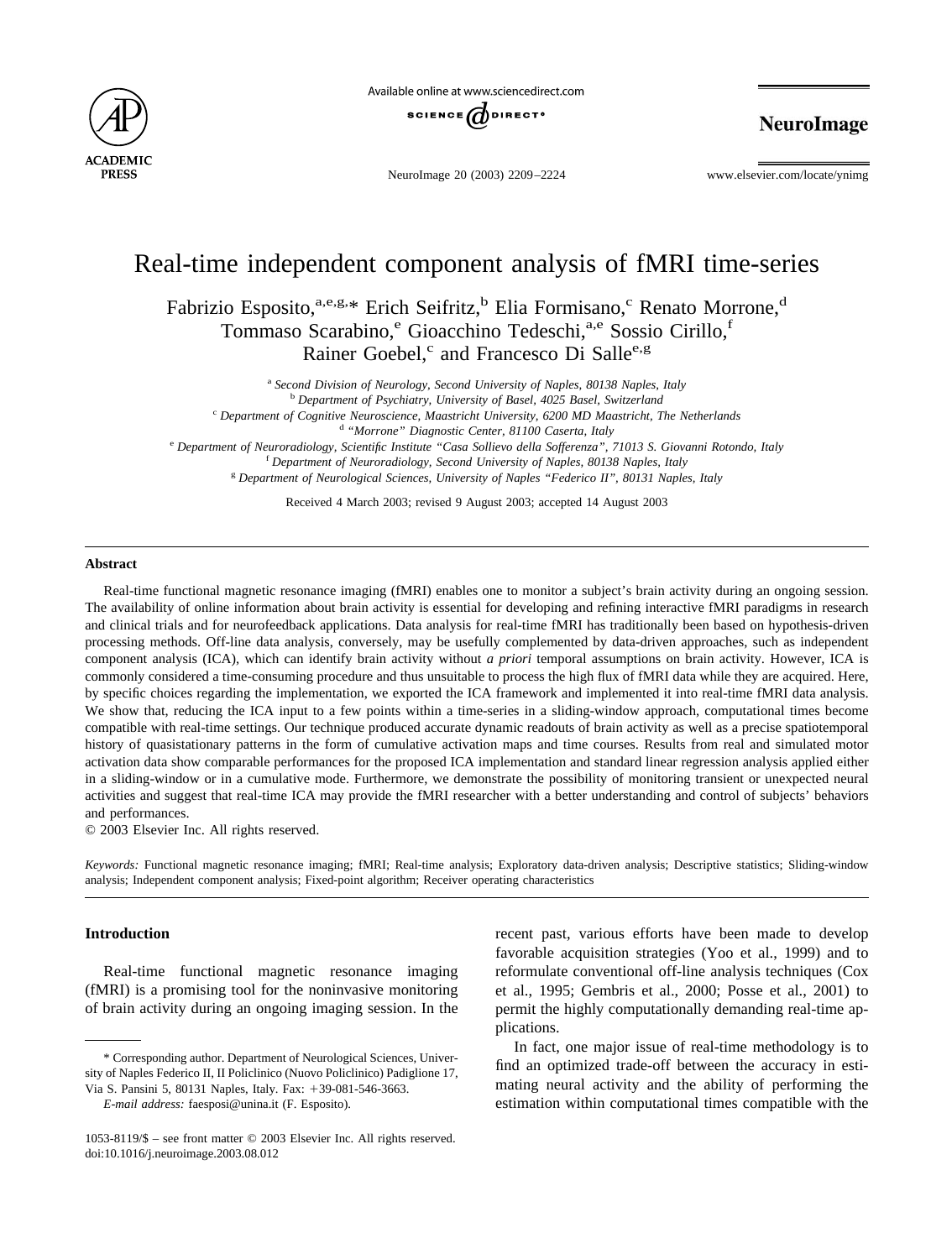temporal rate at which fMRI time-series are acquired. Conventional fMRI data analysis methods impose the collection of a minimum batch of temporal observations in order to generate a reliable activation map. For a given repetition time (*TR*), the longer is the time window covered by the input data set, the more data points will be collected that will improve the statistical identification of activation phenomena. On the other hand, extending the window of data collection, the ability of conventional data analysis methods to detect transient or temporally nonstationary dynamic effects in the time-series will be strongly sacrificed in favor of repetitive and temporally stationary effects [\(Mitra and Pe](#page-16-0)[saran, 1999\).](#page-16-0)

Furthermore, the computational load of the current methods increases with the number of time points to be processed, thus limiting feasibility and benefits of the real-time processing setting. The main challenge for candidate realtime analysis techniques is that the calculations are to be completed within a specified fixed and short time [\(Cox et](#page-15-0) [al., 1995\).](#page-15-0) This practically requires the ability to process fMRI time-series within times comparable to those required for ordinary image acquisition, reconstruction, and network transmission. As the most demanding case, here we assume that a real-time fMRI analysis needs to be able to generate task-related activation maps within time spans in the order of one TR of the acquisition sequence. So far, only standard univariate statistics like correlation [\(Bandettini et al., 1993\)](#page-15-0) and multiple regression analyses [\(Friston et al., 1995a\)](#page-15-0) have been successfully employed for real-time analysis of fMRI data. They utilized two different approaches: *cumulative* [\(Cox et al., 1995\)](#page-15-0) and *sliding window* [\(Gembris et al., 2000;](#page-15-0) [Posse et al., 2001\).](#page-15-0)

In the *cumulative* approach, the correlation coefficients between the partial time-series of a reference vector representing the expected hemodynamic response and the measured time-series in each voxel are computed in a cumulative manner, whereas the same vectors are growing in length with each newly acquired volume. In this approach, one edge of the window of collection is fixed, whereas the other moves during the acquisition of new data. The specificity of this approach typically increases over time because the number of false positives becomes smaller as more data become available for averaging. On the other hand, the sensitivity of the approach will be reduced, if, across repeated trials, all the responses are regarded as a sole statistical ensemble and if significant trial-by-trial fluctuations are neglected [\(Mitra and Pesaran, 1999\).](#page-16-0)

In the *sliding-window* approach, the computation of correlation statistics is restricted to the most recently acquired functional data. This means that both edges of the window of collection move during the acquisition. The accuracy of this approach is, thus, constant over time and dynamic changes in brain activity can be resolved in dynamically varying activation patterns. On the other hand, due to the limited signal-to-noise ratios, the overall specificity will be strongly affected by the reduced observation and collection times.

For both the approaches the accuracy can be improved by using a real-time motion correction technique [\(Mathiak](#page-15-0) [and Posse, 2000\)](#page-15-0) and an optimized modeling of the reference and trend signals [\(Gembris et al., 2000; Posse et al.,](#page-15-0) [2001\).](#page-15-0) Further developments in real-time analysis and representation of fMRI data may comply better with the complexity of neural responses. This may extend far beyond the strict predictability of task-related activities by using more flexible processing methods.

The key limits of *univariate* hypothesis-driven methods is that they rely solely on the temporal predictability of the phenomenon to be detected, neglecting the information deriving from the *covariance* of the acquired voxels' timeseries, even if univariate approaches may be formulated independent of a temporal model.

On the contrary, *multivariate* analyses [\(Friston et al.,](#page-15-0) [1995b\)](#page-15-0) depend strongly on the voxels' covariance. These methods, and in particular the Independent Component Analysis (ICA) used in this article, are, in principle, more flexible than univariate ones. In fact they provide extensive information about a number of possible signals existing in an image time-series, including those that would be difficult to formalize by means of an *a priori* temporal model, even if multivariate methods can also be formulated based on temporal models. In fact, the multivariate approaches allow to characterize those neural phenomena that generate a nonzero mutual correlation among voxel time courses from different interconnected areas and are often combined with descriptive data-driven techniques [\(Sychra et al., 1994; Fris](#page-16-0)[ton, 1995b; Bullmore et al., 1996\)](#page-16-0) to provide more complex and insightful representations of the data.

At present, multivariate and descriptive analysis techniques have not been applied to real-time fMRI. Two major drawbacks of these techniques that practically limit their use within a real-time analysis framework are the computational load (that is considerably higher than that of univariate analysis techniques) and the difficulties in selecting and interpreting the results arising from the large number of different phenomena detected. Independent Component Analysis (ICA) is one of the most promising approaches to the off-line multivariate and data-driven analysis of fMRI data [\(McKeown et al., 1998a; Brown et al., 2001\).](#page-16-0) ICA decomposes blindly the acquired voxels' time-series into a set of spatial maps and associated time courses. In its *spatial* variant [\(McKeown et al., 1998a, 1998b; Calhoun et al.,](#page-16-0) [2001\),](#page-16-0) it exhibits the fundamental property of finding datadriven representations of functional measurements relying mainly on the spatial features of neural activities rather than the temporal features of the recorded signals.

As for principal component analysis (PCA) [\(Friston et](#page-15-0) [al., 1993; Andersen et al., 1999\),](#page-15-0) another multivariate analysis technique, the first step of the analysis typically requires the computation of the standard covariance matrix of the voxels' time courses included in the analysis. The ei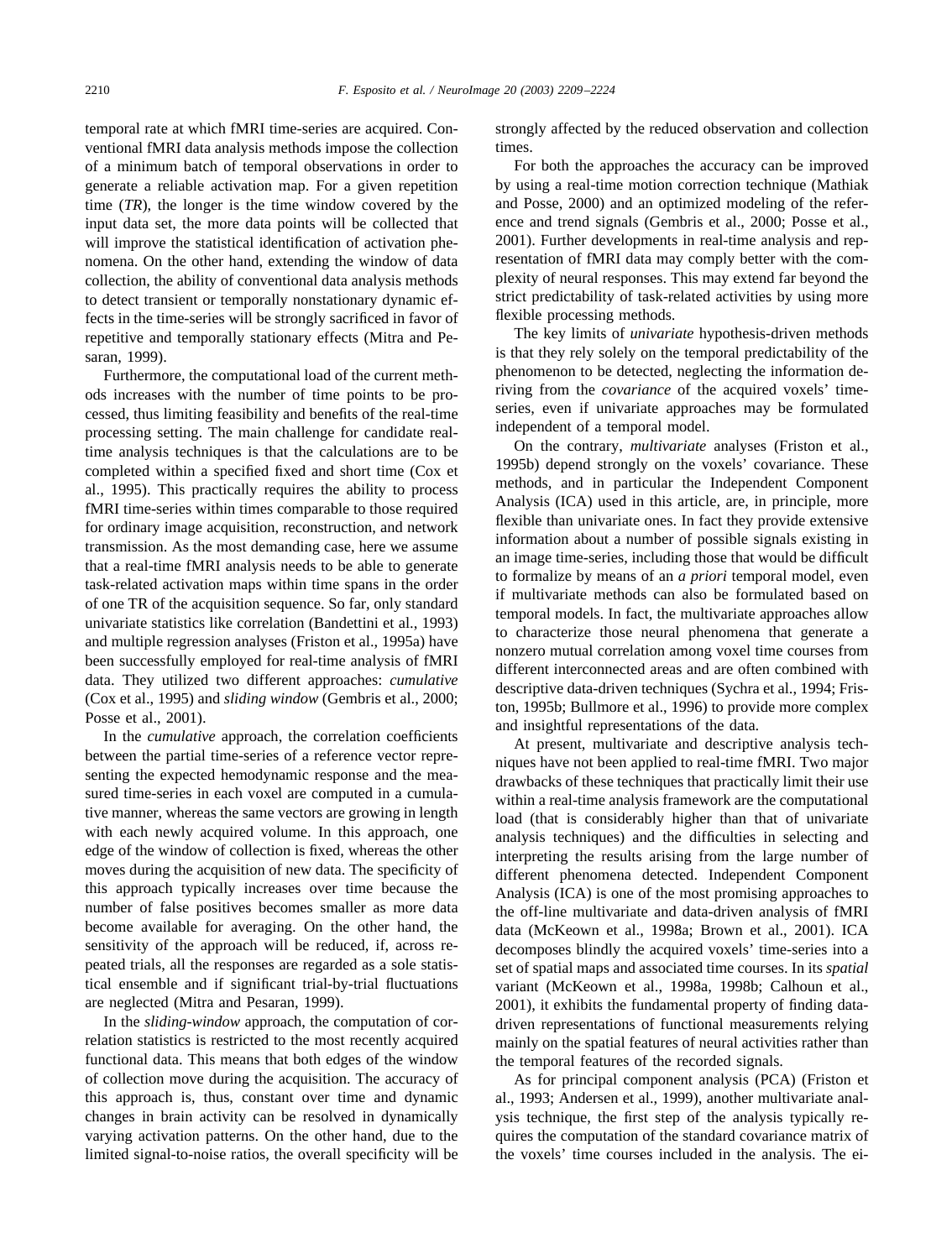genstructure of the covariance matrix is, then, used to generate the orthogonal directions along which the input timecourses are projected, resulting in the output maps. The information content of the covariance matrix refers strictly to the temporal window of observation; thus the method relies on the number of collected time points. Nevertheless, spatial ICA only models the spatial distributions of brain activities [\(Everitt and Bullmore, 1999; Esposito et al., 2002\)](#page-15-0) and builds accordingly the temporal filters that produce the statistically independent maps (the independent components). Hence, even two time points of the volume of interest may be sufficient to start the ICA algorithm and possibly yield a reliable descriptive representation of the factors that cause the measured signal changes (commonly referred to as "sources"). This suggests that, in contrast to conventional approaches that improve in accuracy with time only if more observations are available, spatial ICA bears the potential of providing meaningful results even if starting from highly reduced data sets, allowing a fast and automatic dynamic analysis of fMRI time-series, possibly during the same imaging session.

Furthermore, the computational load of a spatial ICA algorithm's iteration grows much more with the temporal dimension than with the number of voxels included in the analysis [\(Brown et al., 2001\).](#page-15-0) This makes it rationale to implement real-time ICA in a sliding-window approach. Although the number of active brain sources does not depend conceptually on the number of time points, this number conditions the maximum number of components that can fit a complete ICA model. As a consequence, working on short (moving) windows has the disadvantage of reducing correspondingly the number of sources that can be represented but makes the display, the selection, and the interpretation of the components easier and faster, which is necessary in a real-time setting.

Recently, a fundamental connection existing between ICA as a general theory and Exploratory Projection Pursuit (EPP) [\(Friedman, 1986\)](#page-15-0) has been pointed out in the context of fMRI data analysis [\(Suzuki et al., 2002\).](#page-16-0) In this study, a direct search method, estimating the components one by one with simple and tailored contrast functions, has been shown to improve dramatically the computational efficiency of the method, facilitating the off-line extraction of desired or interesting components.

Here we applied spatial ICA and the direct search method as a real-time processing tool for fMRI data analysis in a sliding-window approach. We demonstrate that it is possible with these methods to achieve dramatic reductions in the time required to extract ICA components. We show that at each time point, a one-by-one search of meaningful spatially independent projections of short time courses can be computed in tens or hundreds of milliseconds per projection and per slice. Moreover, cumulative maps and time courses are easily constructed by serially averaging in realtime selected patterns (see Materials and methods for details about the selection process), which result from consecutive runs of the sliding-window decompositions. In practice, although the dynamically generated components are used to monitor the occurrence of both expected and unexpected functional events, the cumulative readouts keep track of the temporal evolution of those activation phenomena that turn out to be stationary across repeated trials [\(Fig. 1\)](#page-4-0). Our proposed technique is tested and compared with classical regression analysis on real and simulated data. a thresholdindependent methodology (receiver operator characteristics, ROC [\(Skudlarski et al., 1999; Esposito et al., 2002\)\)](#page-16-0) has been used to quantify the performances.

## **Materials and methods**

## *The ICA data model and the Direct Search algorithm*

The basic definition of the spatial ICA model is that *P* time-course vectors (each corresponding to one of *P* selected voxels in a reference image) in a *T*-dimensional space of time courses (*T* being the number of time points included in a temporal window of collection) are linearly mapped to *P* vectors in a *K*-dimensional space (i.e., the space of the Independent Components or ICs), *K* being less or equal than *T* as follows:

$$
\mathbf{x}(p) = \mathbf{A} \cdot \mathbf{s}(p) \quad p = 1, \dots, P \tag{1}
$$

where, the "<sup>T</sup>" denotes the transpose,  $\mathbf{x}(p) = [x_1(p), \dots,$  $x_T(p)$ <sup>T</sup> is the observed time-course for voxel *p* and **s**(*p*) =  $[s_1(p), \ldots, s_K(p)]^T$  is a *K*-fold set of statistically independent variables, observed at each voxel *p,* defining the spatially independent maps (ICs). By definition [\(Papoulis, 1991\),](#page-16-0) this means that:

$$
f(s_1, s_2, \ldots, s_k) = \prod_{i=1}^K f_i(s_i)
$$
 (2)

 $f$  and  $f_i$  being, respectively, the joint probability density function of **s** and the marginal probability density function of the generic component *s*<sup>i</sup> . The *TK* unknown matrix **A** in Eq. (1), called the mixing matrix, is assumed to be invertible, and each of its columns, which correspond to a basis vector of the new space of the ICs, represents a time course of activation (TC).

A generic ICA algorithm addresses the problem of assessing the model (1) by seeking for an unmixing  $K \times T$ matrix **W** so that the following vector:

$$
\mathbf{y}(p) = \mathbf{W} \cdot \mathbf{x}(p) \tag{3}
$$

is an estimate of the hidden variables **s**(*p*), except for permutations, signs, and amplitudes. Matrix **A** can be computed as the pseudoinverse of **W**.

The ICA model estimation problem has been originally approached by measuring the amount of statistical dependence within a fixed number of estimated components and minimizing it using an iterative (adaptive at a more or less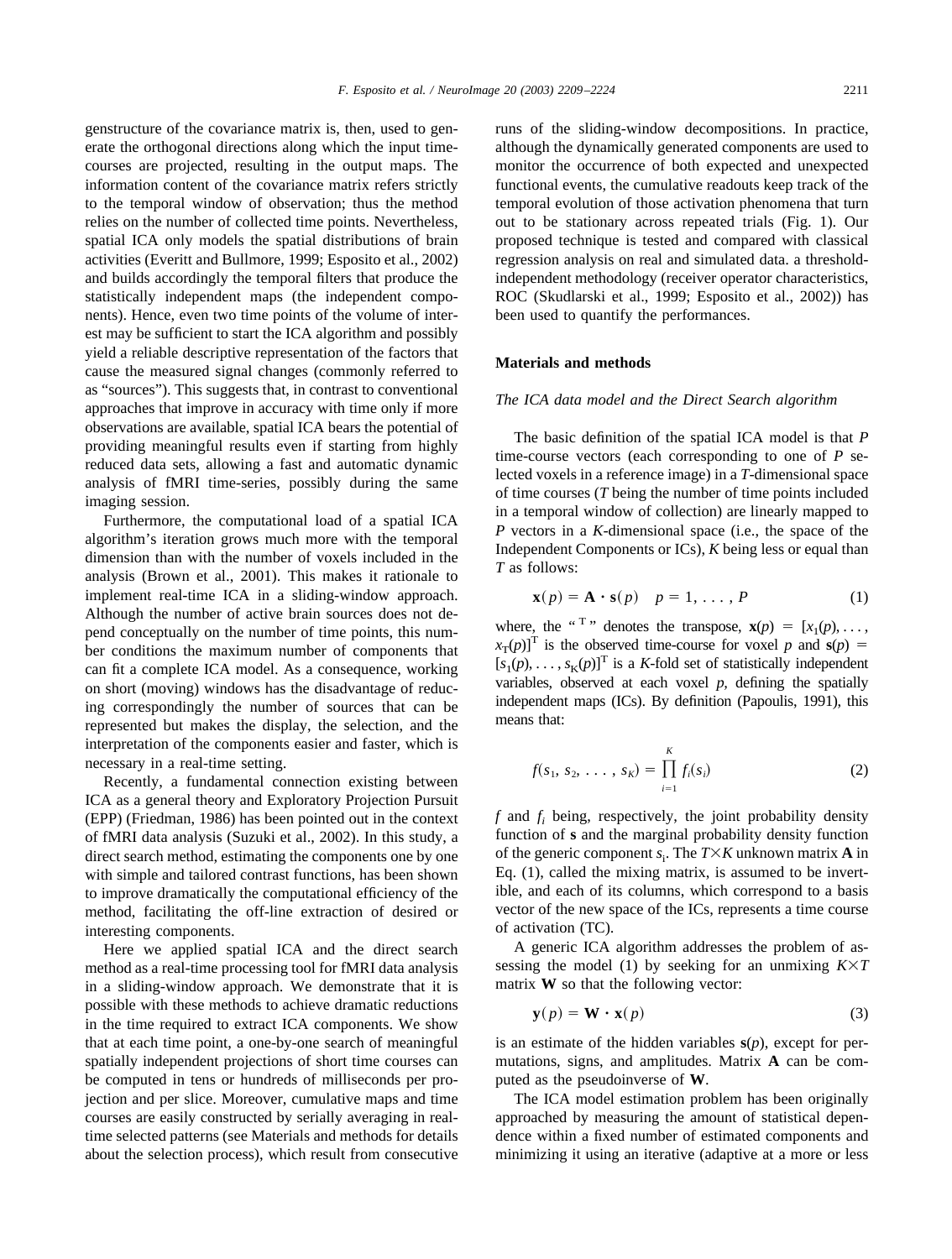<span id="page-4-0"></span>

Fig. 1. Basic diagram for real-time independent component analysis of functional MRI time-series. The gray shading indicates the width of the sliding window. At the generic time point  $t<sub>p</sub>$  only the frames sampled in this temporal interval are involved in real-time ICA calculations and readout updates. (a) The *cumulative* map and time-course represent phenomena that pertain the measured time-series from  $t_i$  to  $t_i$ . (b) The *sliding-window* maps and time courses represent phenomena that pertain the measured time-series from  $t_{i-L+1}$  to  $t_i$  and do not cumulate over time.

degree) learning algorithm. *Mutual information* (MI) is the fundamental theoretical function that has been introduced by [Comon \(1994\).](#page-15-0) In the first application of ICA to fMRI time-series [\(McKeown et al., 1998a\)](#page-16-0) the *infomax* approach was used and the minimization of *mutual information* was achieved according to the *infomax principle* [\(Bell and](#page-15-0) [Sejnowski, 1995\).](#page-15-0) The *fixed-point* algorithm (Hyvärinen, [1999\)](#page-15-0) pursues the same goal using the concept of *normalized differential entropy* or *negentropy,* an earlier theoretical function [\(Comon, 1994\),](#page-15-0) usefully interpreted as a measure of *non-Gaussianity* of a distribution.

We reviewed and compared the use in fMRI data analysis of the infomax algorithm and a correspondent symmetric version of the fixed-point algorithm in [Esposito et al.](#page-15-0) [\(2002\).](#page-15-0) Here we exploit the fact that the fixed-point algorithm can be used to estimate not only a fixed number of components in parallel (*symmetric approach*) but also a varying number of components one by one (*hierarchical approach*). The two different version of the fixed-point algorithm are respectively obtained by employing the *Negentropy* as *multiunit* or a *one-unit objective function* [\(Hy](#page-15-0)värinen, 1999).

In the hierarchical approach, each single row of **W,** say **wT,** is estimated one at a time in a way of exploratory projection pursuit (EPP, [\(Friedman, 1986\)\)](#page-15-0). Thus, a single scalar independent component (IC) is easily obtained as follows:

$$
y(p) = \mathbf{w}^{\mathrm{T}} \cdot \mathbf{x}(p)
$$
 (4)

In the fixed-point ICA algorithm (Hyvärinen, 1999), Maximum Entropy Principle-(MEP) based approximations of negentropy (Hyvärinen, 1998) lead to the following general form of a one-unit contrast function  $J_G$  as follows:

$$
J_G(\mathbf{w}) = [E\{G(\mathbf{w}^T \mathbf{x})\} - E\{G(v)\}]^2, \tag{5}
$$

where  $E\{\cdot\}$  is the expectation operator,  $\mathbf{w}^T = [w_1, \ldots,$  $w_T$ <sup>T</sup> is a weight vector (a row of the matrix **W**) under the constraint  $E\{(\mathbf{w}^T\mathbf{x})^2\} = 1$ , *G* is nonquadratic function (see below), and  $v$  is a zero-mean Gaussian variable with unit standard deviation. The problem of finding a single IC is, thus, solved by finding a local maximum of the form in Eq. (5), after sphering the data by means of a standard principal component analysis (PCA) as follows:

$$
\hat{\mathbf{x}}(p) = \mathbf{B} \cdot \mathbf{x}(p). \tag{6}
$$

The  $T \times T$  matrix **B** in Eq. (6) is called the sphering matrix and is easily determined through the following formula:

$$
\mathbf{B} = \mathbf{D}^{-1} \cdot \mathbf{E},\tag{7}
$$

where **E** is the  $T \times T$  transposed matrix of the eigenvectors and **D** the diagonal matrix of the eigenvalues of the covariance matrix of the input data  $E\{\mathbf{x} \mathbf{x}^{\text{T}}\}$ .

When using a one-to-one hierarchical estimation approach, the order in which the single projections are estimated is highly important in a real-time fMRI application because the first components to be extracted are also the first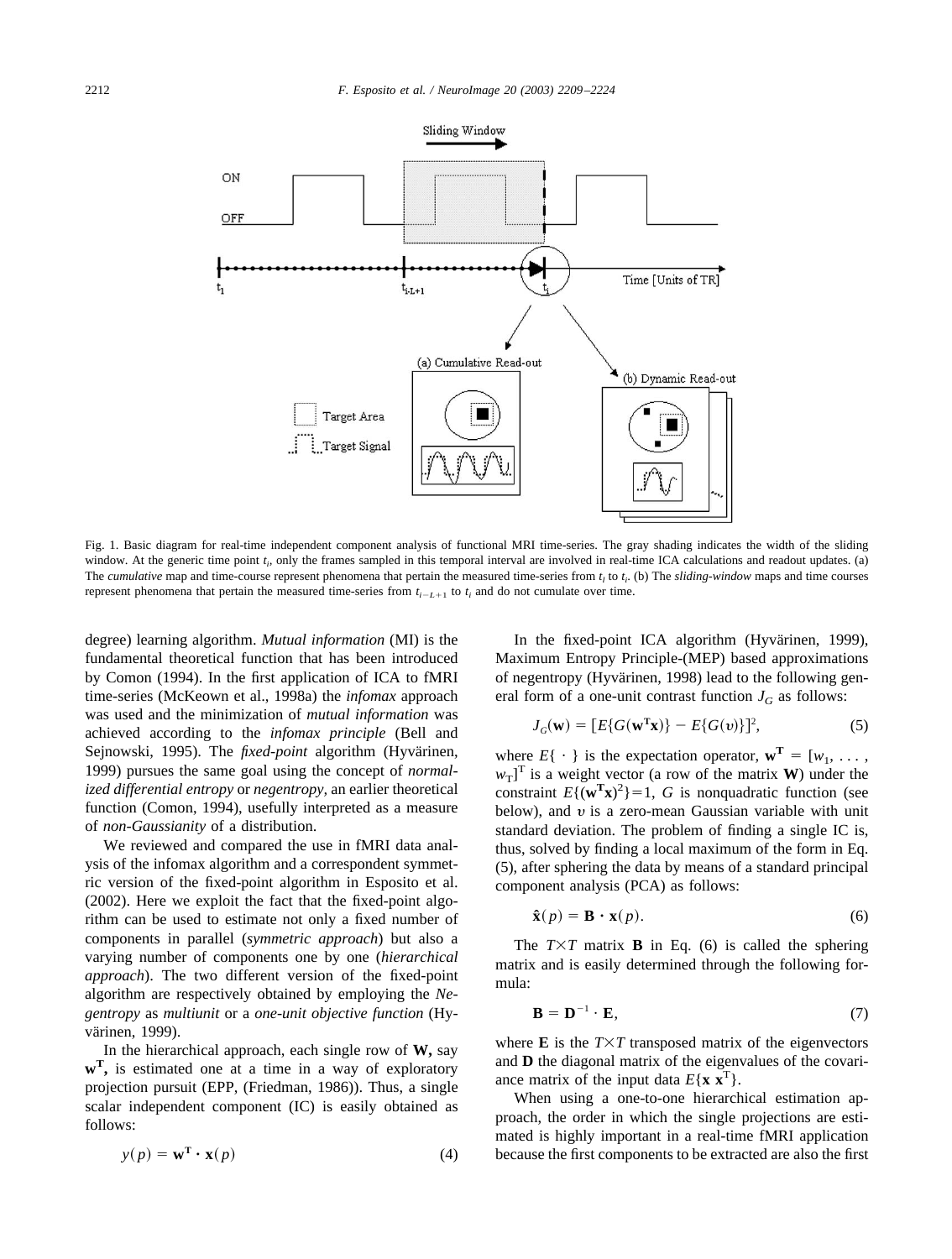results that become available. Influencing this order can be done optimally by choosing function *G* and posing favorable initial conditions, because any optimization algorithm tends to first find the local maxima of the objective function that have largest basins of attraction and that are closest to the initial conditions.

This approach has been recently reviewed [\(Suzuki et al.,](#page-16-0) [2002\)](#page-16-0) and has empirically driven the final choices for function *G,* leading to fast and precise off-line estimations of fMRI activation components [\(Suzuki et al., 2002\).](#page-16-0)

The main properties of function *G* are asymmetry and sparsity from one side and the computational simplicity from another side. A sufficiently general form of these functions, proposed and discussed in [Hyvarinen \(1999\),](#page-15-0) is as follows:

$$
G_n(u) = \frac{u^n}{n} \quad n = 3, 5, \ldots, \text{ any odd integer.} \tag{8}
$$

The case  $n = 3$  leads to a maximization of the third-order cumulant or skewness of the target IC and is a fundamental measure of the asymmetry of a statistical distribution. Higher order odd functions preserve the property of asymmetry and are more sensitive to the tail of the distributions (sparsity) even if they lead to a poorer approximation of the original negentropy.  $G_1$  and  $G_5$  have been used in our implementation as in [Suzuki et al. \(2002\).](#page-16-0)

The maximization of  $J_G$  in Eq. (5) with the Newton's optimization method gives us the basic iteration steps of the fixed-point algorithm in deflation mode [\(Hyvarinen, 1999\)](#page-15-0) as follows:

$$
\hat{\mathbf{w}}^+ = E\{\hat{\mathbf{x}} \cdot G'(\hat{\mathbf{w}}^T \hat{\mathbf{x}})\} - E\{G''(\hat{\mathbf{w}}^T \hat{\mathbf{x}})\}\hat{\mathbf{w}}
$$
  

$$
\hat{\mathbf{w}}^* = \hat{\mathbf{w}}^+ / ||\hat{\mathbf{w}}^+||,
$$
 (9)

where  $\|\cdot\|$  denotes the euclidean vector norm and  $w^*$  is the updated value of **w,** the basis vector of the corresponding independent component estimate *y* in Eq. (4) [\(Hyvarinen,](#page-15-0) [1999; Suzuki, 2002\).](#page-15-0) For what concerns the initial conditions, we either used random entries for the vector **w** or fully followed the direct search procedure (Suzuki et al., 1999) in that the vector **w** was to be first initialized according to the following:

$$
\mathbf{w} = \mathbf{B} \cdot \mathbf{b},\tag{10}
$$

where **b** is a column T-vector representing a target zeromean (see below) signal change in the window.

Equation (9) is repeated until the mean square change in vector **w** becomes less than a specified tolerance  $\varepsilon$  (e.g.,  $\varepsilon$  <  $10^{-6}$ ), within a maximum total number of iterations (e.g., 100). Once convergence for one component is achieved, the next component is searched after back-projecting and serially removing the last estimate from the whitened data [\(Suzuki et al., 2002\)](#page-16-0) as follows:

$$
\hat{\mathbf{x}}_{\text{new}}(p) \leftarrow \hat{\mathbf{x}}(p) - \mathbf{w}_1 \cdot \mathbf{w}_1^{\mathbf{T}} \cdot \hat{\mathbf{x}}(p),
$$
 (11)

where  $w_1$  is the last estimated IC basis vector and the subscript *new* indicates the data for the subsequent estimate.

# *Real-time ICA of fMRI time-series: dynamic and cumulative effects*

The real-time application of the ICA framework requires the setting of the three independent parameters that define the input space of the data vectors. These settings pertain the temporal interval of data collection (i.e., the length of the window), the repetition time of the scans involved in the calculations (that corresponds to a decimation factor of the time-series), and the desired step of the update process. All these temporal parameters are to be expressed in units of time or TR (i.e., time points of acquisition). Let us denote by *L* (length of temporal window), *D* (decimation factor), and *S* (step for the scenario update) these parameters.

The basic processing scheme operates in a way that, once the window is filled up with new data, the one-unit fixedpoint algorithm is launched. The temporal dimension *T* of our dynamic analysis equals the actual number of scans included in the window as follows:

$$
T = \text{integer}\{L/D\} \tag{12}
$$

and, after *S* newly acquired time points, a varying number of IC maps are generated, ranging from 0 (in case no convergence is achieved within the maximum number of iterations) to a maximum number of T independent components. To simplify we assume here that  $D = S = 1$  and so  $L = T$ ; the extension to more general cases is straightforward. At time point *i,* the voxel observation is, then, represented by the *L* most recent time points as follows:

$$
\mathbf{x}^{(i)}(p) = \begin{bmatrix} x_{i-L+1}(p) \\ \cdots \\ x_i(p) \end{bmatrix} . \tag{13}
$$

For each basis vector serially estimated by the algorithm in Eq. (9), the corresponding spatial map can be immediately displayed and represents one of a maximum of *L* detected activation phenomena (see Results and Discussion). These spatial maps are referred to as dynamic maps, because they reflect phenomena occurring during only the most few recent time points at the current position of the window and cease to be representative when the new time point arrives.

In order to generate the dynamic map, the IC  $y(p)$  is determined following Eq. (4), spatially normalized to unit standard deviation and eventually thresholded and colorcoded. Before starting the entire process (acquisition and calculations), and depending on the experimental design, one or more spatial ICs can be targeted by using appropriate initial entries for vector **w** in the initialization step [imposing a temporal "a priori" through vector **b** in Eq. (10)] or specifying an anatomical region of interest (ROI) within the volume of acquisition (i.e. a spatial "a priori", see below).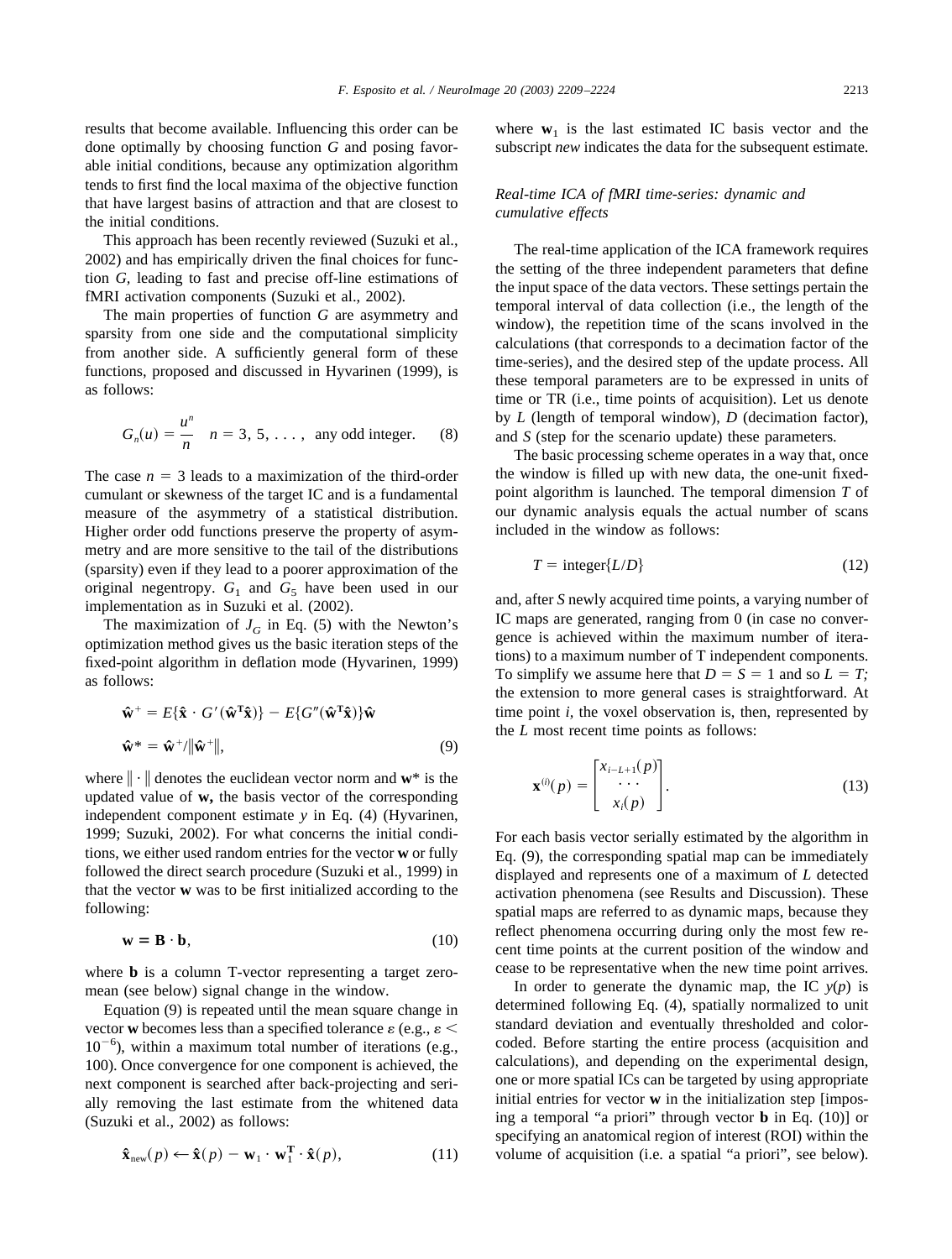The most natural choice for initial conditions may be derived from a simple and classical reference vector  $\mathbf{r} =$  $[r_1, \ldots, r_i, \ldots]$ , restricted at each run to the current window of collection. This may correspond to serially updating vector **b** in Eq. (10) directly from task performance or behavioral measures in parallel to the acquisition [\(Voyvodic, 1999\).](#page-16-0) Optionally, and depending on the temporal setting, this vector incorporates typical hemodynamic shaping and delays.

The temporal "a priori" clearly biases the search process toward the ICs that mostly match the temporal change expressed by the tentative reference vector and enable a rapid estimation of those components that are expectable or predictable at a certain degree. On the other hand, this bias cancels out if unpredictable events, different from the phenomenon that was temporally coded in vector **b,** strongly affects the data structure in a way that heavily attracts the point of convergence of the one-unit algorithm. Alternatively, vector **b** can be initialized with just random entries; this choice removes the temporal bias and none of the signal sources are favored.

Targeting one IC opens the possibility for tracking the cumulative history of the underlying activation phenomenon. This is done practically by producing increasingly accurate spatial maps over the entire time of the real-time fMRI session. Suppose that, at the *i*th time point of work, we have extracted, selected (see below), and stored a timeseries of ICs and associated TCs that are defined throughout the series of *L* scans of the temporal window. We can denote by  $k_i$  the index of the selected component (intended as IC and TC) as follows:

$$
y_{k_1}^{(1)}(p), \ldots, y_{k_{l-2}}^{(i-2)}(p), y_{k_{l-1}}^{(i-1)}(p), y_{k_l}^i(p)
$$
\n
$$
\begin{bmatrix} a_1^{(1)} \\ \cdots \\ a_1^{(1)} \end{bmatrix}, \ldots, \begin{bmatrix} a_1^{(i-2)} \\ \cdots \\ a_1^{(i-2)} \end{bmatrix}, \begin{bmatrix} a_1^{(i-1)} \\ \cdots \\ a_1^{(i-1)} \end{bmatrix}, \begin{bmatrix} a_1^{(i)} \\ \cdots \\ a_1^{(i)} \end{bmatrix}.
$$
\n
$$
(14)
$$

In general, for a selected component, the uncertainty in the sign of the maps and associated time courses can be easily solved by back-projecting each estimated IC with the corresponding TC down to the underlying measured voxels [\(Duann et al., 2002\)](#page-15-0) and simply inverting the signs of the ICs and TCs when the correlation coefficient of the positively active voxels (see below) and the TCs are negative. Thereafter, a cumulative map is constructed by serially averaging all the collected ICs as follows:

$$
y_i^{\text{cum}}(p) = \frac{1}{i} \sum_{j=1}^i y_{kj}^{(j)}(p) \tag{15}
$$

and a cumulative time course is constructed through a timeby-time average of the estimated TCs as follows:



This forms preserves the number of estimates that have been so far performed through the sliding-window mechanism and gives back a cumulative read-out of the ongoing brain activity.

## *Real-time ICA of fMRI time-series: display and representation issues*

Two preliminary choices are needed by the real-time ICA application: (1) the maximum number of ICs that are to be extracted and displayed as dynamic maps at each run [the default case in our performance analysis was  $K = T = L(D)$  $= 1$ ] and (2) the number of ICs that are to be used to generate maps and time-courses in the cumulative output.

The first choice relates to the existing trade-off between the effective computational load (directly dependent on the window parameters *L, D,* and *S* and the acquisition TR) and the number of distinct brain activities that is desired to follow in the real-time update of the output scenario. The second choice is substantially driven by the experimental design. The final outcome of the accumulation will be strictly related to the success of the dynamic selection process. Reordering and selecting the components starting from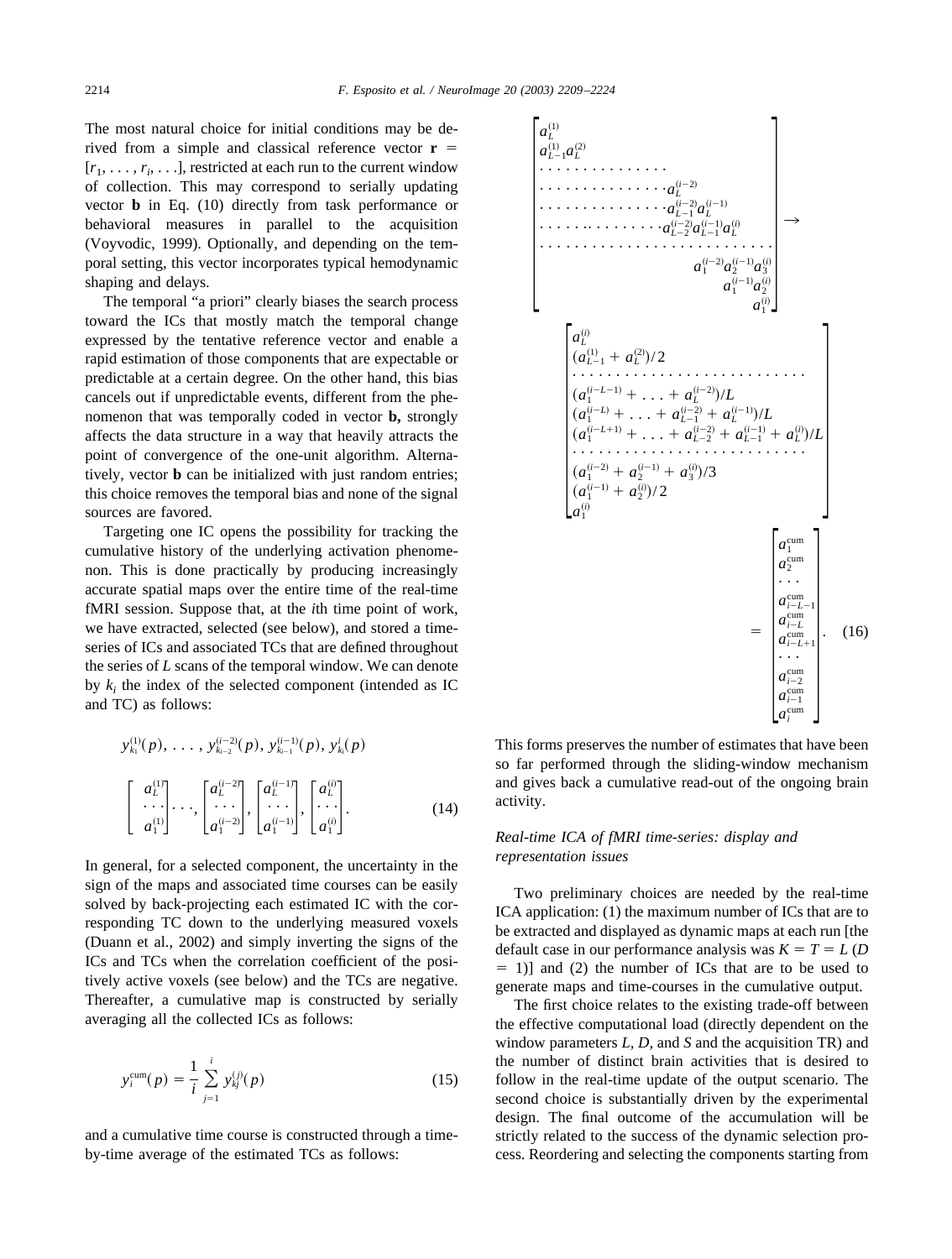the natural order of extraction is a general problem in the ICA of fMRI data [\(Gu et al., 2001; Formisano et al., 2002\)](#page-15-0) and becomes crucial for the real-time extension of ICA.

The simplest way to select an IC would be to assess the temporal linear correlation between each IC's representative time course and the windowed reference vector. This is commonly done in off-line ICA as a trivial selection step. Unfortunately, also in the presence of an adequate temporal model of signal changes, this approach will not generally provide a reliable criterion to select the target components, because the use of short temporal windows (or, in general, the use of few scans within a given temporal window), although speeding the decomposition algorithm and improving the real-time feasibility, will also dramatically decrease the power of this method. Moreover, it cannot be used when the protocol is not easily coded in a reference vector or even not known. On the other hand, various ranking criteria have been proposed so far in the literature [\(Gu et al. 2001; Formisano et al., 2002\).](#page-15-0) These criteria, which have been shown to be effective for ranking and selection of ICA off-line estimates, generally rely on the spatiotemporal structure of ICs and no temporal models of the signal changes need to be applied to the basis vectors.

Although the cited selection strategies could be easily implemented at variable computational costs, we finally adopted a region of interest-(ROI) based selection criterion for the real-time ICA. A region of interest is roughly specified by the user after a set of anatomical reference scans or few training functional scans of the same experiment. During a preliminary session, one or more areas are localized anatomically or functionally using standard methods [\(Cas](#page-15-0)[telo-Branco et al., 2002\)](#page-15-0) and labeled as areas of primary interest. Thereafter, when the real experimental session starts and the real-time ICA is launched, each IC generated by the direct search process is assigned with a score according to the numbers of active voxels that are adjacent to each other in the selected ROIs. This score was used here for the selection of the IC and the consequent update of the cumulative maps. In any case it could also act as an additional criterion for stopping the runs before the maximum number of allowed ICs is reached.

## *Image acquisition and simulation*

Three right-handed healthy volunteers (AA, FDS, FE; ages 25–40 years) participated in three sessions of a dominant-hand finger-tapping fMRI experiment. Images were acquired on a 1.5-T super-conducting SIGNA MR scanner (General Electric Medical Systems, Milwaukee, WI, USA) using a standard circularly polarized head coil.  $T<sub>1</sub>$ -weighted structural volumes served as anatomical reference in order to position four slices parallel to the bicommissural plane and to cover optimally the primary motor and supplementary motor areas. The functional scans were acquired using a conventional gradient-echo echo-planar imaging sequence (*TR,* 2 s; echo time *TE,* 60 ms; delay time, 2 s; flip angle 90 $^{\circ}$ , field of view 210 mm, matrix 128 $\times$ 128, slice thickness 5 mm, slice gap 2 mm). The experimental paradigm consisted of 10 blocks of five volumes during which a selfpaced finger-tapping task (sequential opposition of all fingers of the right hand against the thumb) at a specified frequency of 2 Hz was carried out and 10 blocks of five volumes during resting. The alternation between task and rest conditions was verbally triggered and the frequency and quality of the task controlled by visual inspection.

Artificial fMRI time-series were created by adding activation patterns to a separate data set of 100 echo-planar slices collected in one of the subjects during a constant rest (null) condition. The spatial layouts of the simulated activation were obtained from the spatial layouts of the regions found to be activated by the motor task (primary motor cortex and supplementary motor area) and detected by conventional linear correlation analysis [\(Fadili et al., 2000\).](#page-15-0) At each selected voxel within these regions, a simulated activation time course was injected in the null data set using an additive model. Those signals have been parameterized in terms of the maximum signal enhancement,  $\Delta S$ , divided by the average image intensity *S* (activation contrast level,  $ACL = \Delta S/S$  [\(Gu et al., 2001\)\)](#page-15-0), which typically ranges from 0.5 to 2%, at 1.5 T at a conventional voxel size [\(Bandettini](#page-15-0) [et al., 1992; Kwong et al., 1995\).](#page-15-0)

Four simulated data sets were, thus, generated, each having a different value for the activation contrast level  $(ACL = 0.5, 1, 1.5, and 2\%)$ . The simulated fMRI responses consisted of a boxcar-shaped waveform convolved with a gamma kernel having parameters  $\delta = 2.5$  s and  $\tau =$ 1.5 s (Boynton et al., 1996). In addition, to simulate respectively the typical spatial variations of the hemodynamic response and the physiologic fluctuation of task performance, a stochastic delay (mean 0 and standard deviation 2.5 s) was added to the gamma function prior to the convolution and a white gaussian noise  $(SD = 2\%$  of estimated baseline noise) was added to the signal prior to adding the activation to a voxel [\(Gu et al., 2001\).](#page-15-0)

### **Data analysis and accuracy evaluation**

All experimental data were processed in a Matlab environment. A graphic user interface has been developed to make selecting the network folders, specifying the running slice and the ROIs, setting appropriate protocols and preand postprocessing parameters, and choosing ICA run and display easier. Although the implemented program allows multislice acquisition and processing, single-slice ICA runs have been performed and compared to single-slice off-line ICA runs (see below). Nevertheless, the running slice can be dynamically changed during a run. Alternatively, the decomposition of a multislice time-series can be performed: this increases the number of voxels that undergo the analysis and has the potential to improve the decomposition at the cost of a linear increase of the computational time.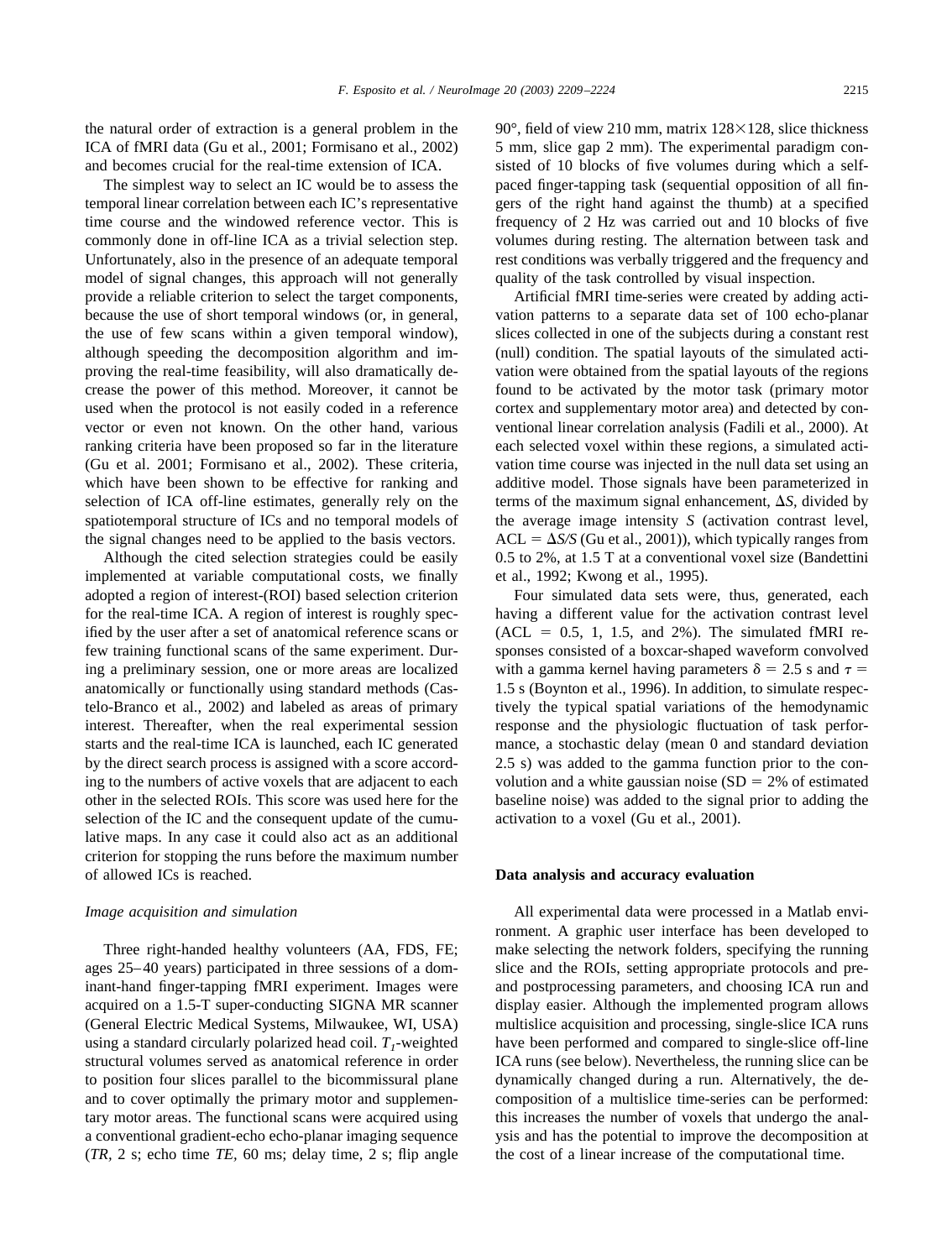Before entering the core statistical processing routines, each image of the running slice time course was optionally smoothed in space with bidimensional Gaussian kernels. Then the voxels outside the brain were excluded by using a simple intensity threshold masking procedure, whereas the remaining voxels were used to fill the data matrix whose columns corresponded to the observation vectors **x** in Eq. (1). Such a matrix was finally given as input to the ICA routine function, whose Matlab implementation has been adapted from the basic source code downloaded from the Internet [\(http://www.cis.hut.fi/projects/ica/fastica/\)](http://www.cis.hut.fi/projects/ica/fastica/) according to the sliding-window direct search approach described in the previous paragraph.

We repeated our tests for two different contrast functions  $(G_3 \text{ and } G_5)$ . For each step, the maximum number of iterations was set to 100 and a minimum root-mean-square change of 0.0001 was allowed for the convergence of IC estimates. The window length was set to 10 scans (i.e., an interval that equals the period of the stimulation). No decimation of the time courses was performed  $(D = 1)$ . With these indicative settings, the maximum elapsed times to cover the 100 iterations for the extraction of the 10th independent component of a one slice time course was always limited to 4 s on a computer running Windows 2000 (Pentium III 750 MHz, 512 MB RAM). As soon as the ICs set was produced, the cumulative map and the cumulative time course were automatically updated. If no independent components could be extracted within the specified iterations, all the displayed patterns remained unchanged in the scenario.

Sliding-window and cumulative linear regression analysis have been performed on the same data for comparison and validation purposes. The underlying linear models optionally included a first-order (linear) detrending [\(Cox et al.,](#page-15-0) [1995; Posse et al., 2001\)](#page-15-0) within a general linear model analysis (GLM; [Friston, 1995a\).](#page-15-0) As for the ICA analysis, no motion-correction techniques were implemented. At each time point, after each run, the natural ranking of the ICs of interest as well as the elapsed times were recorded.

An ROC analysis [\(Skudlarski et al., 1999\)](#page-16-0) of the results on both simulated and real activation data sets was performed for all the dynamic and cumulative maps as follows. For each selected ICA map, a ROC curve was first determined by combining the false-positive fractions (FPFs) and the false-negative fractions (FNFs) at a varying threshold. Then, after curve fitting, the ROC power (i.e., the mean of the ROC curve over he range of FPFs from 0 to 0.01) has been utilized as a synthetic threshold-independent figure of merit of the spatial accuracy. The resulting values were, averaged across time for the dynamic maps and assembled in a ROC time-course for the cumulative maps. For the real activation time-series, the "off-line" activation maps (*P* 0.01), produced respectively by the linear regression analysis and the independent component analysis, were used for the definition of true positives and true negatives.

For the purpose of the off-line ICA, the infomax algo-

rithm has been used since both infomax and fixed-point algorithms produce similar and accurate results in their "off-line" application to fMRI data [\(Esposito et al., 2002\).](#page-15-0)

On the contrary, the use of the infomax algorithm for the real-time ICA is less convenient since it requires to specify in advance the number of components to be extracted and would not give any output in case not all these components were estimated within the interval between two successive scans.

In order to assess the impact of the initialization on the measured performances of real-time ICA, multiple runs (*n*  $= 10$ ) of the "off-line" ICA on one representative data set with randomized initial conditions were performed. This yielded a mean standard deviation of about 1% (0.011  $\pm$ 0.003) among the time points of the ROC power time-series.

Rectangular ROIs of 300–400 pixels were specified on the reference scan for each experimental data set that included the target areas as identified by the off-line methods.

## **Results and discussion**

## *Computational times and general feasibility of real-time ICA*

[Fig. 2](#page-9-0) shows a comparison of computational times between the sliding-window and a cumulative application of ICA on a simulated data set ( $ACL = 2\%$ ). Although the number of iterations required for the extraction of a target IC remains practically constant [\(Fig. 2a\)](#page-9-0), the cumulative ICA imposes elapsed times that, at a rough estimate, grow linearly with the number of scans [\(Fig. 2b\)](#page-9-0). On the contrary, those times are short and constant for the sliding window ICA [\(Fig. 2b\)](#page-9-0). Nonetheless, ROC measures on the cumulative maps generated by progressively averaging the output of the sliding-window ICA according to Eq. (15) are comparable and convergent with ROC measures performed on purely cumulative ICA maps [\(Fig. 2c\)](#page-9-0). Elapsed times (mean and standard deviations over 91 scans) for the extraction of the target IC (here selected as the activity that is also extracted by a conventional inferential approach) are reported in [Fig. 3.](#page-10-0)

It is important to note that further relevant reductions of the elapsed times are observable by applying a decimation factor  $(D > 1)$  to the temporal dimension of the analysis. Although we generally dimensioned the sliding window on the length of the blocks of activation and resting, the number of time points per window can be reduced to a subset of the window length, yielding a further relevant reduction of calculation time without affecting the quality of the decomposition. Here the real-time ICA approach has been implemented using Matlab routines and proved to be compatible with a real-time application, the elapsed times being in the order of hundreds of milliseconds per component.

Quantitative results for the accuracy of real-time ICA are reported in [Figs. 4,](#page-11-0) [5,](#page-12-0) and [6](#page-12-0) and discussed below. The ROC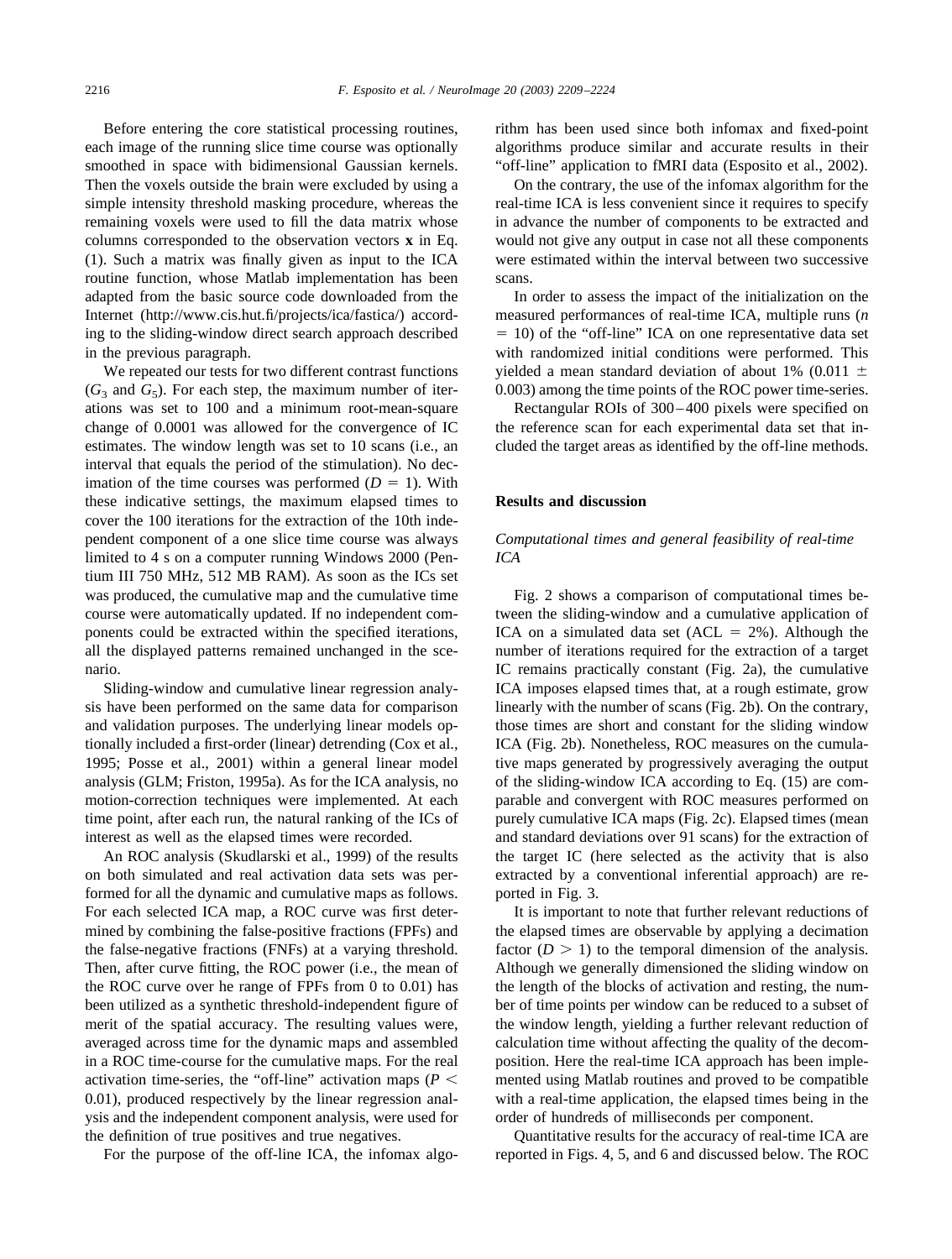<span id="page-9-0"></span>

Fig. 2. Comparison between sliding-window ICA and cumulative ICA on a representative data set. (a) The number of iterations required to extract the target IC Is reported as a function of the scan for the two alternative approaches to update the data matrix. (b) Corresponding times of extraction of the target IC. (c) ROC-measured accuracy for the maps generated from a cumulative approach and for the dynamic and cumulative maps generated from the sliding-window approach.

power was computed for two different contrast function  $(G_3)$ and  $G_5$ ) used in the ICA decompositions and with and without linear trend signals adopted in the GLM analyses. The accuracy of the real-time methods has been separately assessed for different activation contrast levels and different subjects. The capability of the proposed method in dynamically detecting task-related changes and tracking a cumulative spatiotemporal pattern of activation from a blockdesigned motor experiments is quite evident.

A general observation concerns the optional use of a simple bidimensional Gaussian smoothing filter (FWHM  $=$  3 pixels) to the images: its use on our experimental data always improved the ROC power of the activation maps while not affecting significantly the processing time [\(Fig. 3\)](#page-10-0). On the other hand, a spatial smoothing could also blur and filter out transient and and subtle spatial activations that a real-time analysis can detect better than an off-line analysis.

In our setting for the real-time ICA, we generically

considered as "failures" all the frames where no accurate task-related (see below) dynamic maps were successfully selected within the the interval between two successive scans. The method demonstrated a good reliability  $(>\!\!>90\%)$ at ACI  $\geq$  1%, because the failures ranged from 8 of 91 scans (reliability of 91.2%) at ACL  $= 1\%$  to 2 of 91 scans (reliability of 97.8%) at ACL  $= 2\%$  in our tests. Notably, the corresponding cumulative patterns were not significantly affected by these failures.

## **Performances of real-time ICA on simulation data**

[Fig. 4](#page-11-0) shows a comparison of the performances of the ICA decompositions and the GLM on the simulated data sets at the four investigated ACLs of the injected simulated activation signal (ACL =  $0.5$ , 1, 1.5, and 2%). The ROC power ranging from the values of 0.3 and 0.5 corresponded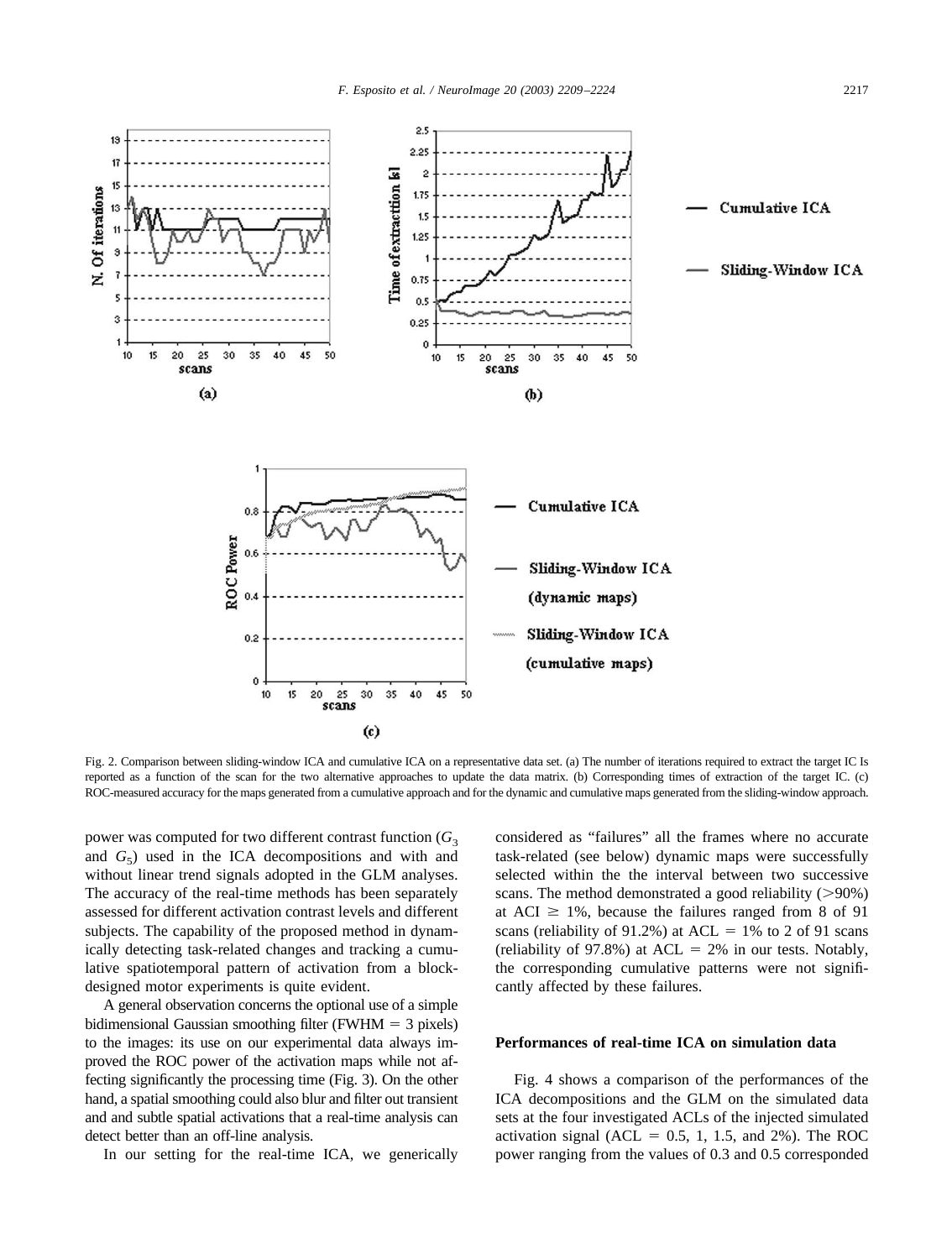<span id="page-10-0"></span>

Fig. 3. Statistics on the elapsed times for the extraction of the task-related Independent Component in our case subjects (1 slice,  $TR = 4s$ , Window = 10, Sampling Factor = 1, Step = 1). Two contrast functions ( $G_3$  and  $G_5$ ) have been used.

to noisy although readable activation maps; over a value of 0.5, the maps presented a remarkably good quality. ROC powers ranging from 0.1 to 0.3 corresponded to inadequate separation of the components.

Reported measures of spatial accuracy of the dynamic maps [\(Fig. 4a\)](#page-11-0) revealed acceptable performances of ICA and GLM in the sliding-window mode at higher ACLs. Considering only the dynamic maps, the detection power of real-time methods falls at low ACLs but reaches acceptable levels of accuracy at high ACLs (ACLs  $> 1\%$ ), thus covering a substantial part of the range of blood oxygen leveldependent (BOLD) contrasts achievable with 1.5-T scanners. ICA maps resulted slightly more accurate in terms of the average ROC power than GLM maps at high ACLs.

Different indications [\(Fig. 4b\)](#page-11-0) may be drawn from the measure of spatial accuracy on the cumulative maps. In fact, considering only the cumulative maps and compared to the GLM applied in a cumulative mode, real-time ICA has provided acceptable results even at ACLs of 0.5 and 1%. Both at low and at high ACLs the ROC time course of ICA was always comparable to, or even better than, that of the GLM, with and without linear detrending.

#### *Performances of real-time ICA on experimental data*

[Figs. 5](#page-12-0) and [6](#page-12-0) show ROC results on real activation data. Preliminarily, we remark that the ROC power only measures how accurately the activation maps generated in realtime reproduce the activity patterns resulting from the offline application of the same methods. We report ROC performances separately for the three subjects without [\(Fig.](#page-12-0) [5\)](#page-12-0) and with [\(Fig. 6\)](#page-12-0) the smoothing filter applied to the image time-series. In order to show the effects of different statistical properties of the data, mainly related to differences among individual signal and noise sources, these measures were not averaged across subjects. The values and time courses of the ROC power gave similar indications as those observed for the simulated data sets. Some intersubject differences were present, likely related to the variability of responsiveness and behavior of the subjects when considered on a scan-by-scan and trial-by-trial basis.

Spatial smoothing improved the detection power and reduced the intersubject differences of sliding-window realtime ICA results. The performances became, thus, more homogeneous across subjects [\(Fig. 6\)](#page-12-0). [Fig. 7](#page-13-0) shows four consecutive frames from real-time ICA results obtained in slice 2 (of the four slices acquired). The visual inspection of the maps generated dynamically by the real-time decompositions, revealed a quality confirming the ROC measures. Specifically, both the dynamic and cumulative maps clearly show two main clusters of cortical activity corresponding to the main areas expected to be activated by the motor task: the primary motor cortex (PMC) and the supplementary motor area (SMA).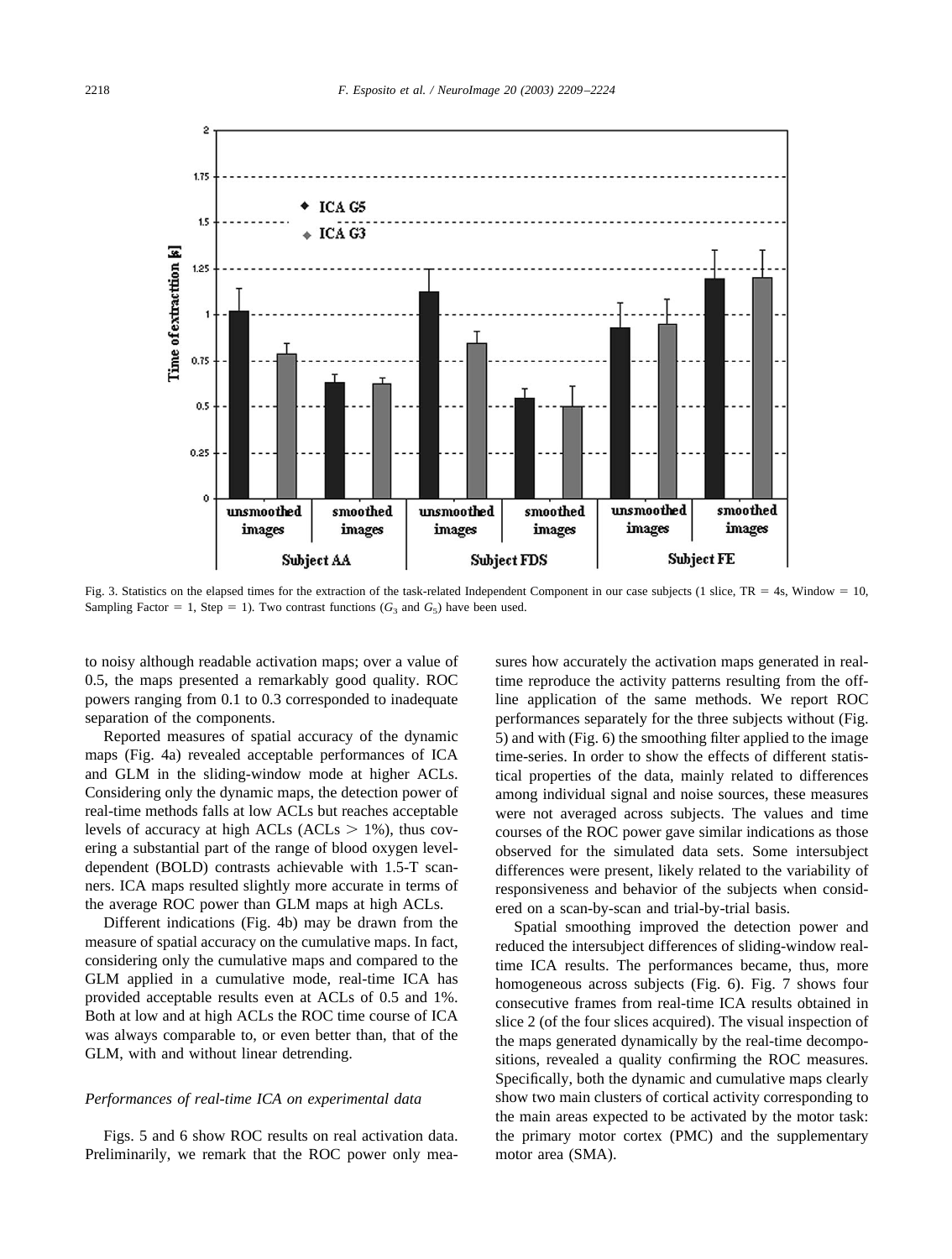<span id="page-11-0"></span>

Fig. 4. Accuracy evaluation of results on simulated data. Comparisons between real-time ICA (with functions  $G_3$  and  $G_5$ ) and sliding-window GLM [without (GLM0) and with (GLM1) first order detrending]. (a) ROC statistics on dynamic readouts. (b) ROC time courses for the cumulative maps.

Four sequential time points (41, 46, 51, 56), separated from each other by a distance corresponding to the length of the blocks, were chosen for display and analysis of the dynamic decomposition. Specifically, the frames in [Fig. 7](#page-13-0) allow to appreciate the stability of the cumulative map and the successful tracking of the cumulative time course. These results are a direct consequence of the successful extraction and selection of the pretargeted motor components. Here, the simple ROI-based selection criterion was sufficient for the purpose of accurately selecting the task-related component. Consequently, the history of the task-related phenomena across the scans was easily traced without the use of temporal references, despite the dynamic target patterns (highlighted in green in [Fig. 7\)](#page-13-0) showed a clear scan-by-scan

variability, particularly in the contribution of SMA and pre-SMA areas. Those variations are likely to be associated with the different amplitudes and delays of the responses of those nonprimary areas [\(Lee et al., 1999\),](#page-16-0) whose voxels' contribution to the sliding-window covariance matrix varies across successive scans.

Even if the ROC powers estimated on the dynamic patterns in the quantitative analysis [\(Fig. 6\)](#page-12-0) were dramatically affected by this temporal variability, resulting in more false positives and negatives, the cumulative maps progressively gained accuracy in ROC power, with the final pattern resembling more and more closely the off-line pattern, adopted as benchmark for the analysis.

[Fig. 8](#page-14-0) shows four real-time ICA decompositions from the four acquired slice time-series. Real-time ICA was run for each slice time-series separately, with identical temporal settings and highly similar elapsed times of extraction. The reported frames are fairly representative of typically observed features of real-time ICA readouts and shows qualitatively the capabilities of real-time ICA in representing various types of signals and artifacts. These sources may be grouped in *task-related* signals, *non-task-related* but *function-related* signal sources, *motion-related* artifacts, and *vascular* artifacts [\(McKeown et al., 1998b; Calhoun et al.,](#page-16-0) [2003\).](#page-16-0)

The *task-related* signals, were consistently detected with the used window of 10 scans, corresponding to the cycle of the paradigm. In our motor experiments, the ROI-based selection of the single task-related component was easily performed on the basis of the gyral anatomy because the activation focus in the primary motor cortex was highly stationary in space (see the maps highlighted in green in [Figs. 7](#page-13-0) and [8\)](#page-14-0).

*Function-related* signals were identified on the basis of their spatial layout. These activities did not follow closely the stimulation paradigm, but their morphology and spatial locations were highly suggestive of brain functions not required by the task but likely to accompany inconstantly the main activity of the motor circuitry. The frontal and parietal eye-fields are an example of these components. They were recognizable as bilateral and symmetrical activation foci in the parietal and frontal cortices and were associated to time-courses weakly related to task block transition [\(Konishi et al., 2001\).](#page-15-0) For instance, these components are visible in slices 2 and 4 in [Fig. 8](#page-14-0) (respectively IC5 and IC3 in the blue boxes).

From a more general perspective, real-time ICA appears to be capable of detecting and translating signals resulting from different brain activities into readable activation maps. The possibility of detecting neural activities with unpredictable temporal behavior has already proved crucial, in an off-line setting, to elucidated complex, yet fundamental, mechanisms of brain physiology [\(Seifritz et al., 2002\).](#page-16-0) Besides, the characterization of unpredictable phenomena, accompanying a task-related neural activity, may explain interactions and influences between the two activities taking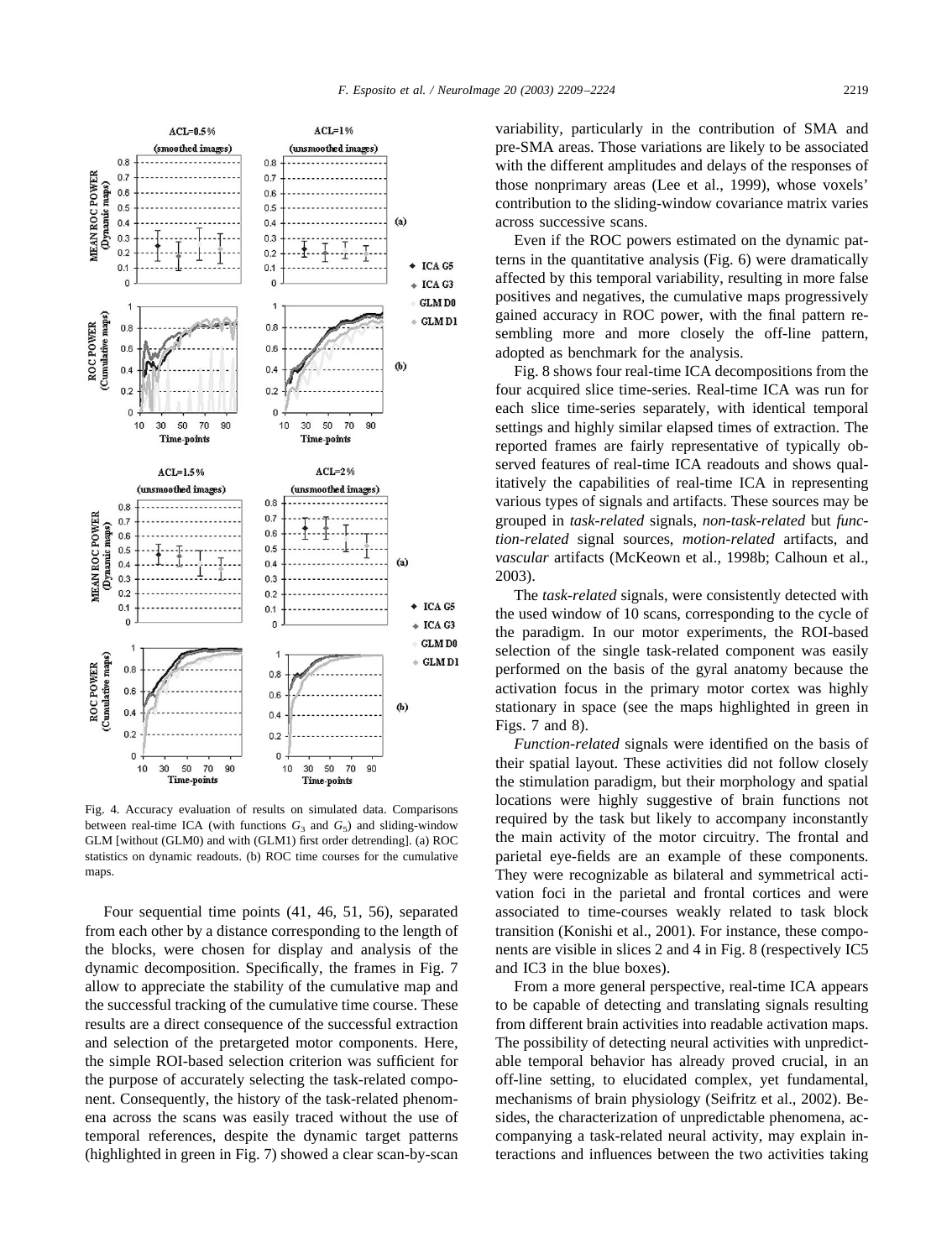<span id="page-12-0"></span>

Fig. 5. Accuracy evaluation of results on real motor activation data (unsmoothed images). Comparisons between real-time ICA and sliding-window GLM [without (GLM0) and with (GLM1) first-order detrending]. (a) ROC statistics on dynamic readouts. (b) ROC time courses for the cumulative maps.

place at a cognitive level or at the level of local hemodynamics. In those situations, real-time ICA would really operate as a tool for a data-driven real-time control of behavioral states and task performances. In other words, it would provide not only the direct monitoring of the expected evoked signals, but even the additional insight of the neural phenomena underlying possible unintended changes in brain activity.



Fig. 6. Accuracy evaluation of results on real motor activation data (smoothed images). Comparisons between real-time ICA and sliding-window GLM [without (GLM0) and with (GLM1) first order detrending]. (a) ROC statistics on dynamic readouts. (b) ROC time-courses for the cumulative maps.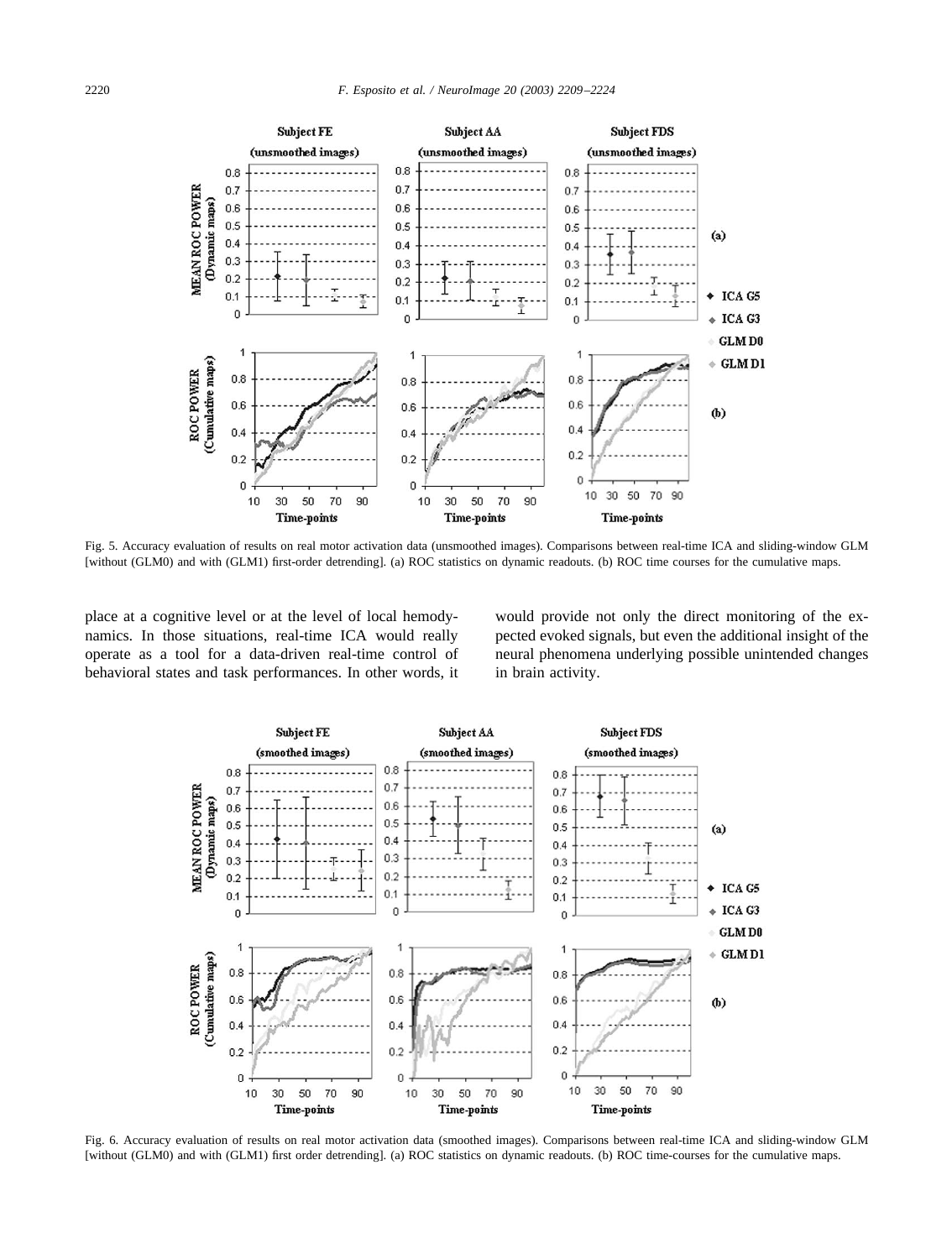<span id="page-13-0"></span>

Fig. 7. Example of output of real-time ICA: dynamic maps (yellow, red, and green boxes) and cumulative maps (white boxes) and time-courses from five consecutive frames. The lower  $(z = 2)$  and upper  $(z = 8)$  thresholds of the maps are reported near the corresponding color scale. The maps in the green boxes correspond to the selected (here task-related ICs). The maps in the red boxes correspond to motion-related ICs.

In practice, during a typical fMRI session, the researcher may be promptly advised of different activities or alternative cognitive strategies performed by the subject, by just noting recurrent patterns in temporal coincidence with the expected activity. *Motion-related* signals were also frequent, causing dynamic components active at the edges of images. In previous articles, it was empirically demonstrated that spatial ICA applied to functional MRI timeseries is consistently able to separate, in one or more ringlike activation components, phenomena that are representative of head motion. Either long-term (slow) or abrupt signal change caused by the subject's head motion are consistently isolated by typical ICA-based methods [\(McKeown et al., 1998b\).](#page-16-0) Apart from providing additional information about the quality of the raw time-series, this also results in partially motion-free task-related activation maps provided by other components of the decomposition.

It is widely known and accepted that head motion corrupts the signal changes induced by brain activation in fMRI. A number of on-line [\(Mathiak and Posse, 2001\)](#page-16-0) and off-line [\(Friston et al., 1996b\)](#page-15-0) image registration algorithms have been proposed, which allow the automatic detection of motion and the correction of its effects in the time-series (realignment). These techniques require a particular transformation of the images with some form of interpolation of the pixel intensity. Although this allows to recover the task-related activated areas, the pixel values are inevitably modified in their time course by the interpolation-based reslicing of the same images. It has been shown [\(Grootoonk](#page-15-0) [et al., 2000; Freire and Mangin, 2001\)](#page-15-0) that this procedure may affect the precision of fMRI analyses, producing some false-positive results, if the interpolation scheme is not adequately tailored to the acquired data. From this perspective, a method that estimates motion-related sources of signal change in the acquired time-series may prove to be advantageous in all those situations where conventional model-based motion-compensation techniques do not work properly. Off-line ICA detects gradual and sudden motion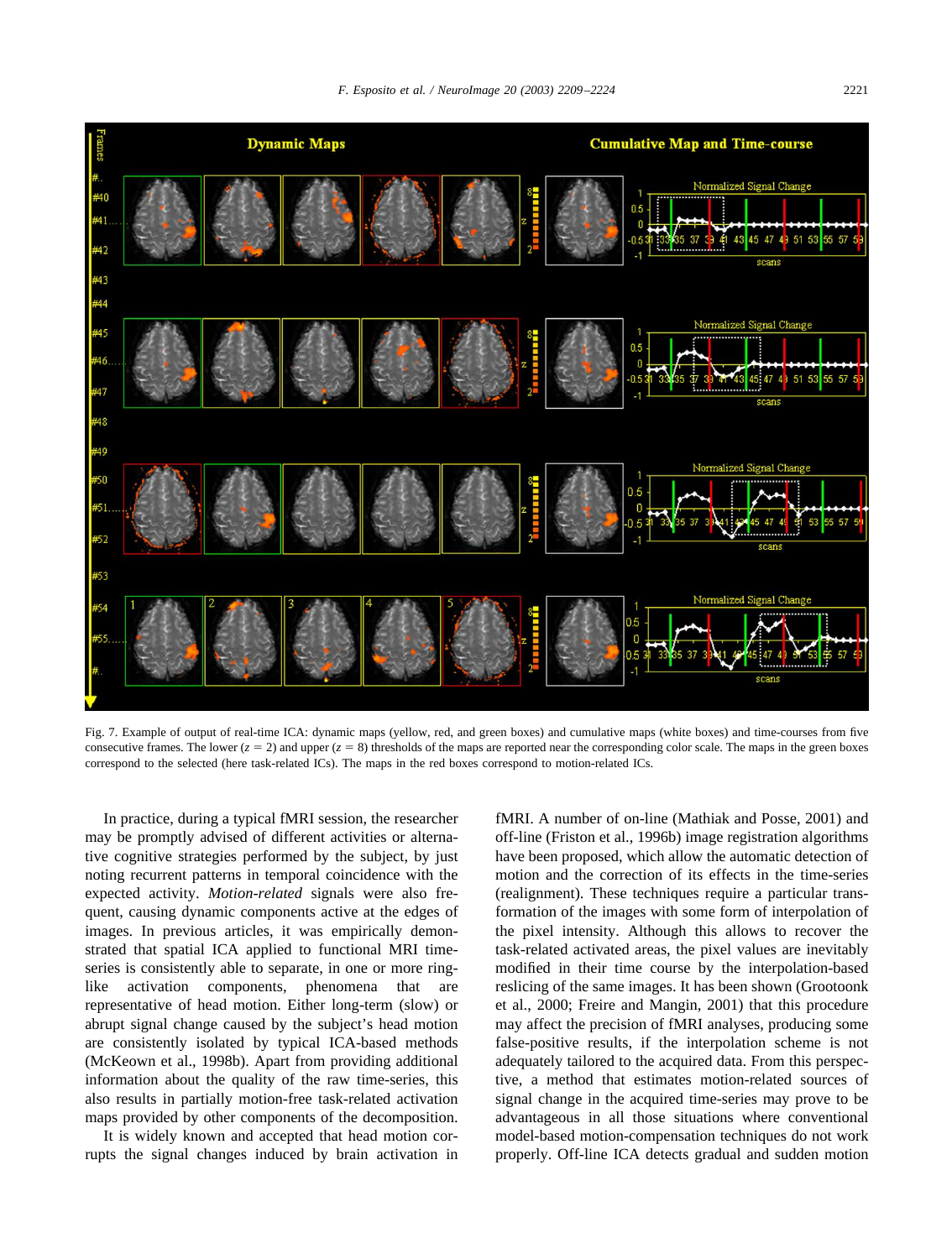<span id="page-14-0"></span>

Fig. 8. Example of output of real-time ICA: dynamic maps from four different slices. The lower  $(z = 2)$  and upper  $(z = 8)$  of the maps are reported near the corresponding color scale. The maps in the green boxes correspond to the task-related ICs. The maps in the red boxes correspond to motion-related ICs. The maps in the blue boxes correspond to function-related ICs (parietal and frontal eye fields). The maps in the white boxes correspond to vascular artifacts.

without a preliminary correction of the data for the subjects' confined head motion [\(McKeown et al., 1998b\).](#page-16-0) Thus, although the output patterns produced by the ICA decomposition are not expected to be equivalent with or without a compensation of the motion by a motion correction algorithm, task-related components generated by ICA are conceptually robust to motion effects.

Here we observe that, even in its real-time formulation, ICA preserves the capability to recognize in one or more components motion-related signal changes in the data and provides, in the form of ringlike patterns, a real-time feedback of subjects' movements during an ongoing session (in [Fig. 7 and 8](#page-13-0) the *motion-related* components are showed in the red boxes). Vascular artifacts [\(Dagli et al., 1999\)](#page-15-0) are BOLD-related components showing activation foci in the regions of large blood vessels [\(Gu et al., 2001; Carroll et al.](#page-15-0)

[2002\).](#page-15-0) These components have often been extracted by real-time ICA in our data. For instance, the patterns shown in the white boxes of Fig. 8 (IC3 in slices 1, 2, and 3) belong to this class, because a focal activity matches anatomically a large vessel, as identified on the same raw EPI scan.

# **Conclusions**

Our study demonstrates the feasibility and discusses the potentialities of using ICA in monitoring brain activity in a real-time setting. We have experimentally compared a fixed-point ICA algorithm, applied in sliding-window fashion, to standard linear regression-based real-time fMRI analysis methods, in either sliding-window and cumulative approach, with and without a first order (linear) trend re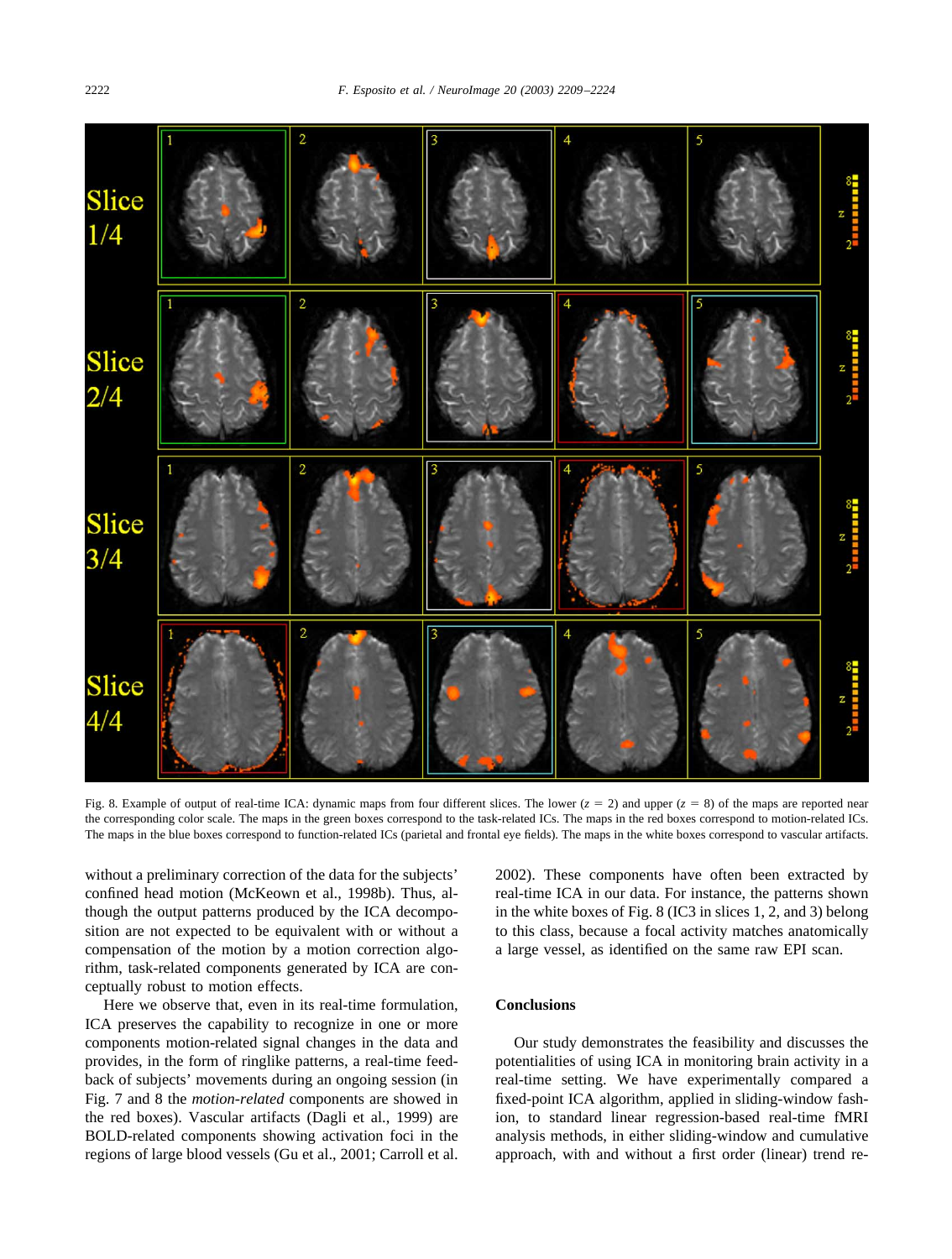<span id="page-15-0"></span>moval. The quantitative comparison was restricted to the estimation of *task-related* signals, corresponding to one of four categories of the signals and artifacts that we have found to be regularly extracted by real-time ICA.

For the *task-related* signals, we present a standard ROC analysis quantifying the performances of real-time ICA in terms of accuracy and comparing them to sliding window and cumulative linear regression analysis on simulated and real activation time-series. Off-line generated patterns of activation were used as benchmarks in this analysis. We also exploited the potential of real-time ICA to detect and separate non-task-related, and even unexpected and shortlasting, changes in the data, as in the case of unexpected neural activities or of vascular and motion artifacts (that typically occurred in few successive positions of the sliding window).

The possibility of monitoring any kind of neural activities, together with the task-related effects, offers enlarged and intriguing opportunities for all those studies for which real-time analysis has been wished and proposed [\(Weiskopf](#page-16-0) [et al., 2003\).](#page-16-0)

#### **Acknowledgment**

Study was supported by Swiss National Science Foundation Grant 63-58040.99.

#### **References**

- Andersen, A.H., Gash, D.M., Avison, M.J., 1999. Principal component analysis of the dynamic response measured by fMRI: a generalized linear systems framework. Magn. Reson. Imag. 17 (6), 795–815.
- Bandettini, P.A., Wong, E.C., Hinks, R.S., Tikofsky, R.S., Hyde, J.S., 1992. Time course EPI of human brain function during task activation. Magn. Reson. Med. 25, 390–397.
- Bandettini, P.A., Jesmanowicz, A., Wong, E.C., Hyde, J.S., 1993. Processing strategies for time-course data sets in functional MRI of the human brain. Mag. Reson. Med. 30, 131–176.
- Bell, A.J., Sejnowski, T.J., 1995. An Information-Maximisation approach to blind separation and blind deconvolution. Neural Comput. 7, 1004– 1034.
- Brown, G.D., Yamada, S., Sejnowski, T.J., 2001. Independent Component Analysis at neural cocktail party. Trends Neurosci. 24 (1), 54–63.
- Bullmore, E.T., Rabe-Hasketh, S., Morris, R.G., Williams, S.C.R., Gregory, L., Gray, J.A., Brammer, M.J., 1996. Functional magnetic resonance image analysis of a large-scale neurocognitive network. Neuro-Image 4 (1), 16–33.
- Calhoun, V.D., Adali, T., Pearlson, G.D., Pekar, J.J., 2001. Spatial and temporal independent component analysis of functional MRI data containing a pair of task-related waveforms. Hum. Brain. Mapp. 13, 43–53.
- Calhoun, V.D., Adali, T., Pearlson, G.D., 2001. Independent component analysis applied to fMRI data: a generative model for validating results, in: Proc. IEEE Workshop on Neural Networks for Signal Processing (NNSP), Falmouth, MA, pp. 509–518. J. VLSI Sign. Process. Syst. Sign. Imag. Vid. Technol. (in press).
- Carroll, T.J., Haughton, V.M., Rowley, H.A., Cordes, D., 2002. Confounding effect of large vessels on MR perfusion images analysed with independent component analysis. AJNR Am. J. Neuroradiol. 23, 1007– 1012.
- Castelo-Branco, M., Formisano, E., Backes, W., Zanella, F., Neuenschwander, S., Singer, W., Goebel, R., 2002. Activity patterns in human motion-sensitive areas depend on the interpretation of global motion. Proc. Natl. Acad. Sci. USA 15 99 (21), 13914–13919.
- Comon, P., 1994. Independent Component Analysis, a new concept? Sig. Proc. 36, 287–314.
- Cox, R.W., Jesmanowicz, A., Hyde, J.S., 1995. Real-time functional magnetic resonance imaging. Magn. Reson. Med. 33, 230–236.
- Dagli, M.S., Ingeholm, J.E., Haxby, J.V., 1999. Localization of cardiacinduced signal change in fMRI. NeuroImage 9, 407–415.
- Duann, J.R., Jung, T.P., Kuo, W.J., Yeh, T.C., Makeig, S., Hsieh, J.C., Sejnowski, T.J., 2002. Single-trial variability in event-related BOLD signals. NeuroImage 15, 823–835.
- Esposito, F., Formisano, E., Seifritz, E., Goebel, R., Morrone, R., Tedeschi, G., Di Salle, F., 2002. Spatial independent component analysis of functional MRI time-series: to what extent do results depend on the algorithm used? Hum. Brain Mapp. 16 (3), 146–157.
- Everitt, B.S., Bullmore, E.T., 1999. Mixture model mapping of brain activation in functional magnetic resonance images. Hum. Brain Mapp. 7, 1–14.
- Fadili, M.J., Ruan, S., Bloyet, D., Mazoyer, B., 2000. A multistep unsupervised fuzzy clustering analysis of fMRI time series. Hum. Brain Mapp. 10, 160–178.
- Formisano, E., Esposito, F., Kriegeskorte, N., Tedeschi, G., Di Salle, F., Goebel, R., 2002. Spatial independent component analysis of functional magnetic resonance imaging time-series: characterization of the cortical components. Neurocomputing 49 (1-4), 241–254.
- Freire, L., Mangin, J.F., 2001. Motion correction algorithms may create spurious brain activations in the absence of subject motion. NeuroImage 14 (3), 709–22.
- Friedman, J.H., 1986. Exploratory projection pursuit. J. Am. Statist. Assoc. 82 (397), 249–266.
- Friston, K.J., Frith, C., Liddle, P., Frackowiak, R.S.J., 1993. Functional connectivity: the principal component analysis of large data sets. J. Cereb. Blood Flow Metab. 13, 5–14.
- Friston, K.J., Holmes, A.P., Worsley, K.J., Poline, J.P., Frith, C.D., Frackowiak, R.S.J., 1995a. Statistical parametric maps in functional imaging: a general linear approach. Hum. Brain Mapp. 2, 189–210.
- Friston, K.J., Frith, C.D., Frackowiak, R.S., Turner, R., 1995b. Characterizing dynamic brain responses with fMRI: a multivariate approach. Neuroimage 2 (2), 166–72.
- Friston, K.J., Williams, S., Howard, R., Frackowiak, R.S., Turner, R., 1996. Movement-related effects in fMRI time-series. Magn. Reson. Med. 35 (3), 346–355.
- Gembris, D., Taylor, J.G., Schor, S., Frings, W., Suter, D., Posse, S., 2000. Functional MR Imaging in Real-Time using a sliding-window correlation technique. Magn. Reson. Med. 43, 259–268.
- Grootoonk, S., Hutton, C., Ashburner, J., Howseman, A.M., Josephs, O., Rees, G., Friston, K.J., Turner, R., 2000. Characterization and correction of interpolation effects in the realignment of fMRI time series. NeuroImage 11, 49–57.
- Gu, H., Engelien, W., Feng, H., Silbersweig, D.A., Stern, E., Yang, Y., 2001. Mapping transient, randomly occurring neuropsychological events using independent component analysis. Neuroimage 14, 1432– 1443.
- Hyvärinen, A., 1998. New approximations of differential entropy for independent component analysis and projection pursuit. Adv. Neural Inf. Proc. Syst. 10, 273–279.
- Hyvärinen, A., 1999. Fast and robust fixed-point algorithms for independent component analysis. IEEE Trans. Neural Networks 10 (3), 626– 634.
- Konishi, S., Donaldson, D.I., Buckner, R.L., 2001. Transient activation during block transition. NeuroImage 3 (2), 364–374.
- Kwong, K.K., 1995. Functional magnetic resonance imaging with echo planar imaging. Magn. Reson. Q. 11, 1–20.